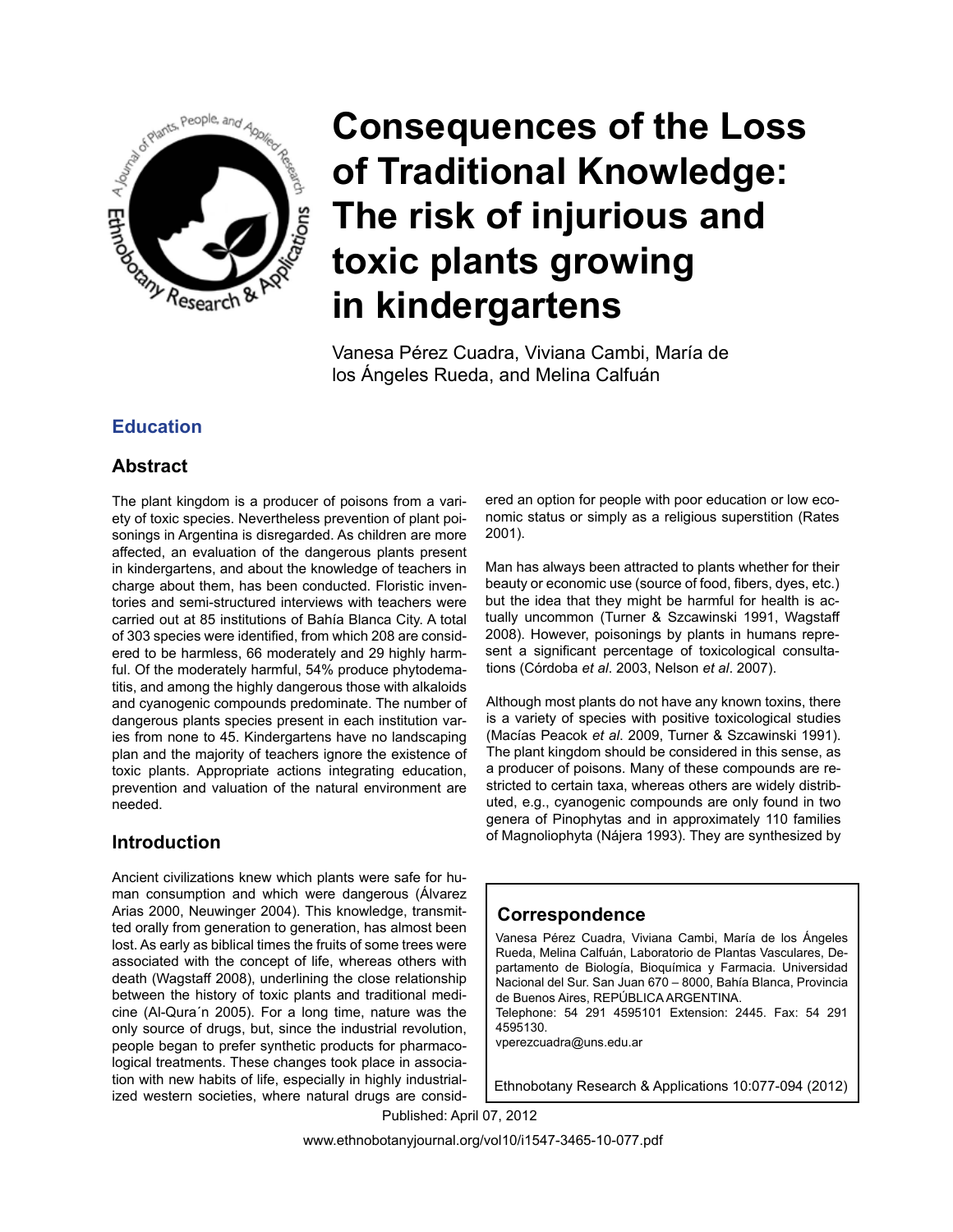plants under certain conditions, and can be of either inorganic or organic nature. Mineral compounds are formed and accumulated in the tissues as calcium oxalate, selenium, and nitrates; organic compounds are present in the form of: alkaloids, glycosides, toxalbumins, as well as extremely complex molecules that have not yet been identified (Board *et al*. 2000, Nájera 1993, Szpunar 2005).

There are various hypotheses to explain the origin of toxic plant substances. They may be considered as waste products, intermediate products in metabolic processes or as secondary metabolites that fulfill non-essential functions in plants but intervene in plant/environment interactions. Some are pigments that give color to flowers and fruits, playing a fundamental role in reproduction by attracting insect pollinators or animals that contribute to seed dispersal. Others protect the plant from predators, acting as repellents due to their bitter taste and/or poisonous characteristics. They also intervene in the plants defense mechanisms against different pathogens, acting as natural pesticides. In some cases the evidence is doubtful (Olsnes 2004).

A poisonous plant is generally defined as that which contains any toxic compounds that might be harmful if consumed by humans or animals (Iramain *et al*. 2008, Turner & Szcawinski 1991, Wagstaff 2008). However plants can have special structures (spines, hairs, crystals, pollen) that cause mechanical or contact injuries without being ingested and which may then result in a systemic reaction due to the chemicals liberated in the contact (Cambi & Pérez Cuadra 2010). Both characteristics are included in a wider concept of dangerous plants (Cambi & Pérez Cuadra 2010).

More than 700 plants species are recognized as being potentially dangerous in the world and a large number (around 500 species) of these are frequently used as ornamentals (Iramain *et al*. 2008). Dangerous plants are classified in two large groups according to the type of interaction with the organism: those that cause injuries by external contact and those that do so after ingestion and/ or aspiration.

Injury by contact or contact dermatitis caused by plants is known as phytodermatitis, including different types of causal agents: mechanical irritants, or chemical ones including allergens (dermatotoxic), other chemicals that do not involve the immune system (irritants) and phototoxins (dermatotoxic) (Crosby 2004, Nelson *et al*. 2007). Various families include species with dermatotoxic properties: Anacardiaceae (*Lithrea caustica* Hook. & Arn., *Mangifera indica* L., *Toxicodendron diversilobum* (Torr. & A. Gray) Greene), Asteraceae (*Chamaemelum nobile* (L.) All., *Chrysanthemum morifolium* Ramat., *Helianthus annuus*  L., *Taraxacum officinale* F. H. Wigg.), Apiaceae (*Heracleum mantegazzianum* Sommier & Levier, *Pimpinella anisum* L.), Fabaceae (*Acacia melanoxylon* R. Br., *Dalbergia* 

*melanoxylon* Guill. & Perr., *Dalbergia nigra* (Vell.) Allemão ex Benth.), etc. Irritating plants are found in Euphorbiaceae (*Euphorbia* spp., *Ricinus communis* L.), Brassicaceae (*Brassica* spp.), Amaryllidaceae (*Narcissus* spp.), and Urticaceae (*Urtica* spp.) (Crosby 2004). Phytodermatitis is often observed in clinical practice, although patients do not normally consult dermatologists about minor injuries and so the exact incidence of this type of injury is unknown (Le Coz & Ducomes 2011). Gardeners and horticulturists (occupational dermatitis) and small children are those most affected by this type of dermatitis; children represent around 20% of the total number of cases, although this percentage varies as geographic factors may make it rise to 40% (Morren & Goossens 2011).

Poisoning by ingestion and/or aspiration is caused from the direct consumption of poisonous species, by the use of excessive (not recommended) doses of medicinal plants, for the ingestion of honey from toxic plants, smoking, inhaling smoke, eating barbecued meat supported in branches of toxic plants, etc. (Nájera 1993, Pinillos *et al*. 2003, Wagstaff 2008). The compounds that cause this type of intoxication are found in almost all plant families (Siener *et al*. 2006). In this case, there is no strict relationship with a trade, profession or age group. According to recent international reports the ingestion of plants causes between 1-2% of all poisonings, most of which are accidental and males are most affected (Macías Peacok *et al*. 2009). In 85% of cases the patients are children, especially those under six years with death due to ingestion of toxic plants representing 0.2% of all deaths by acute poisoning (Macías Peacok *et al*. 2009). Chilean statistics show that children under six years were involved in 54% of consultations concerning poisoning by plants or fungi (Botha & Penrith 2008). In Brazil (San Pablo) the main plants responsible for poisoning (of children in particular) are *Datura* sp., *Ricinus* sp., *Manihot* sp. and *Dieffenbachia* sp., whereas in France the main species are *Arum* sp., *Solanum* sp., *Pyracantha* sp., *Sambucus* sp. and *Dieffenbachia* sp. (Rocha Silva & Takemura 2006). In the U.S.A. exposure to toxic plants is the fourth most common cause of poisoning, where 85% of exposures involve children up to four years of age (Rocha Silva & Takemura 2006).

Injury and/or poisoning by plants can be related to the floristic composition of each region, for example, in some areas plants containing alkaloids are invasive species that cause severe intoxication or death after ingestion (Bofill *et al*. 2007, Stegelmeier *et al*. 1999). In numerous parts of the world consumption of food plants which have specific toxic compounds in very low quantities (such as calcium oxalate) is common but this concentration can rise to a very high levels under certain environmental conditions causing health problems (Noonon & Savage 1999).

The most frequent symptoms presented on exposure to a dangerous plant are: digestive or neurological problems or skin reactions. Clinical cases are often not easy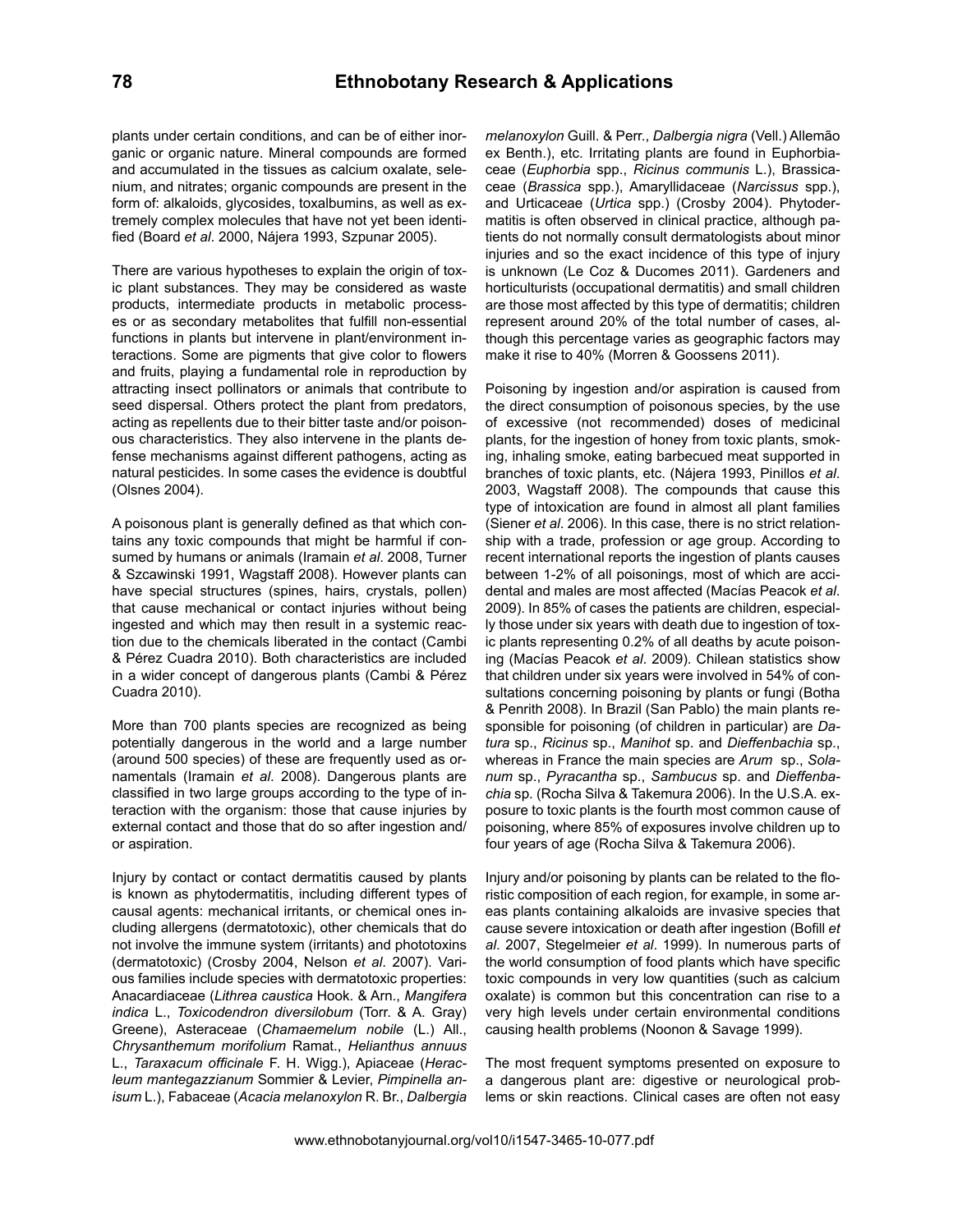to solve, they depend on good diagnosis (Botha & Penrith 2008, Nájera 1993). Unlike other types of poisoning those caused by plants are usually difficult to diagnose as, in general, people do not admit to have ingested a plant and doctors have very little botanical knowledge, so identification of the plant and then treatment of the potential toxin is usually difficult (Macías Peacok *et al*. 2009).

The prevention of injuries and/or poisoning by dangerous plants has been studied in greater detail in the U.S.A., Canada, Australia and New Zealand. They have formed specialized emergency services and also developed programs of dissemination and public awareness about the care that should be taken with plants in private homes, educational institutions, public places, etc. They have also prepared lists of plants that are appropriate, or not recommended, for landscaping places with different purposes (children's playgrounds, dog walking, etc.). In Latin America, in particular, some countries like Nicaragua include the prevention of poisoning by plants in general safety campaigns, as another potentially dangerous toxic agent. In the South American countries, such as Argentina, there are some local alerts on the danger of certain species, but without giving any great importance to the issue. However, in the same country and unlike the case of humans, there are several studies on toxic plants that affect cattle and other domesticated animals, since in the case of cattle it is considered important for the economic impact on the country (Freire *et al*. 2005, Gallo 1987, Robles *et al*. 2000), whereas in the case of pets, it has always been a topic of intense research by veterinarians due to the incidence of poisoning of young animals (Iramain *et al*. 2008, Zeinsteger & Gurni 2004). In the **partido** of Bahía Blanca there are no previous reports on any issue concerning toxic plants, there being a general lack of knowledge on the importance of the subject.

The absence of a national program of diffusion not only about the existence of dangerous plants but also about the cares the population needs to take with them is total in Argentina. Due to this failing, the aim of this study is to evaluate the presence of dangerous ornamental plants in kindergartens and child care centers under the hypothesis that they are present in these institutions (where children spend several hours a day), and that the teachers in the majority do not know about their existence. This last point has been studied through interviews with teachers in charge of each Institution, initiating a way for mutual interaction that would allow them to understand the importance that urban people give to the plants that surround them.

# **Materials and methods**

The **partido** of Bahía Blanca is in the southwest of the province of Buenos Aires, 700 km south of Buenos Aires City, capital of Argentina. It consists of the capital city Bahía Blanca (38°43´2´´S and 62°15´54´´W) and the

towns of Ingeniero White, General Daniel Cerri, and Cabildo. There are 284,776 inhabitants in the **partido**, of which 20,993 are children between 0-5 years and of these 9,425 (INDEC 2001) attend one of the 85 public and private kindergartens and child care centers recognized by the Dirección General de Cultura y Educación of Buenos Aires province in 2009.

Floristic evaluation of all these educational institutions was carried out between August 2009 and July 2010 using *ad-hoc* inventory forms to collect the following data: name of species found, number of plants, type of habitat (inside or outside; in the ground or in flower pots), probability of contact, and specific area where they are located (Cambi & Pérez Cuadra 2010). These forms were tried out in a pilot sampling at a small number of the educational institutions. After this first experience, they were adjusted so that appropriate data could be collected in all institutions.

A specific bibliography on cultivated ornamental plants was consulted to identification the different plant species found (Armitage 2004, 2011, Austin 2005, Bryan 2002; Dimitri 1988, Dirr 2002, Hurrell 2006, 2007, Innes & Glass 1997, Llamas 2003, Sajeva & Constanzo 2001, Schmid 2002, Zachos 2008). Specimens were preserved and deposited in the Herbarium of the Departamento de Biología, Bioquímica y Farmacia of the Universidad Nacional del Sur (BBB). The scientific names used and their taxonomic position were updated following the international database Tropicos.org (2011).

In each visit, the teacher in charge of the kindergarten was interviewed (85 teachers in total) to find out: whether the property had been designed as a kindergarten, if the ornamental plants had been there since its inauguration, if there had been any planned landscaping of the site, if they have had any problems with poisonous plants, whether they knew about dangerous ornamentals, whether they were interested in information on this topic and if they would be interested in some form of labelling of the dangerous plants (Cambi & Pérez Cuadra 2010).

In order to conduct this work, authorizations were processed at the Jefatura Distrital de Educación of Bahía Blanca City, which endorsed the study and allowed the collection of all necessary data. In the particular case of the interviews, teachers were consulted about their willingness to answer the questionnaire, assuming the confidentially of the information provided.

The ornamental plant data and the information collected in the interviews were summarized in general forms to make a data base of the most relevant information. The ornamental plants were first divided into harmless and dangerous groups. The latter were further classified according to the categories cited by Nelson *et al*. (2007) and Wagstaff (2008), adding a category for respiratory diseas-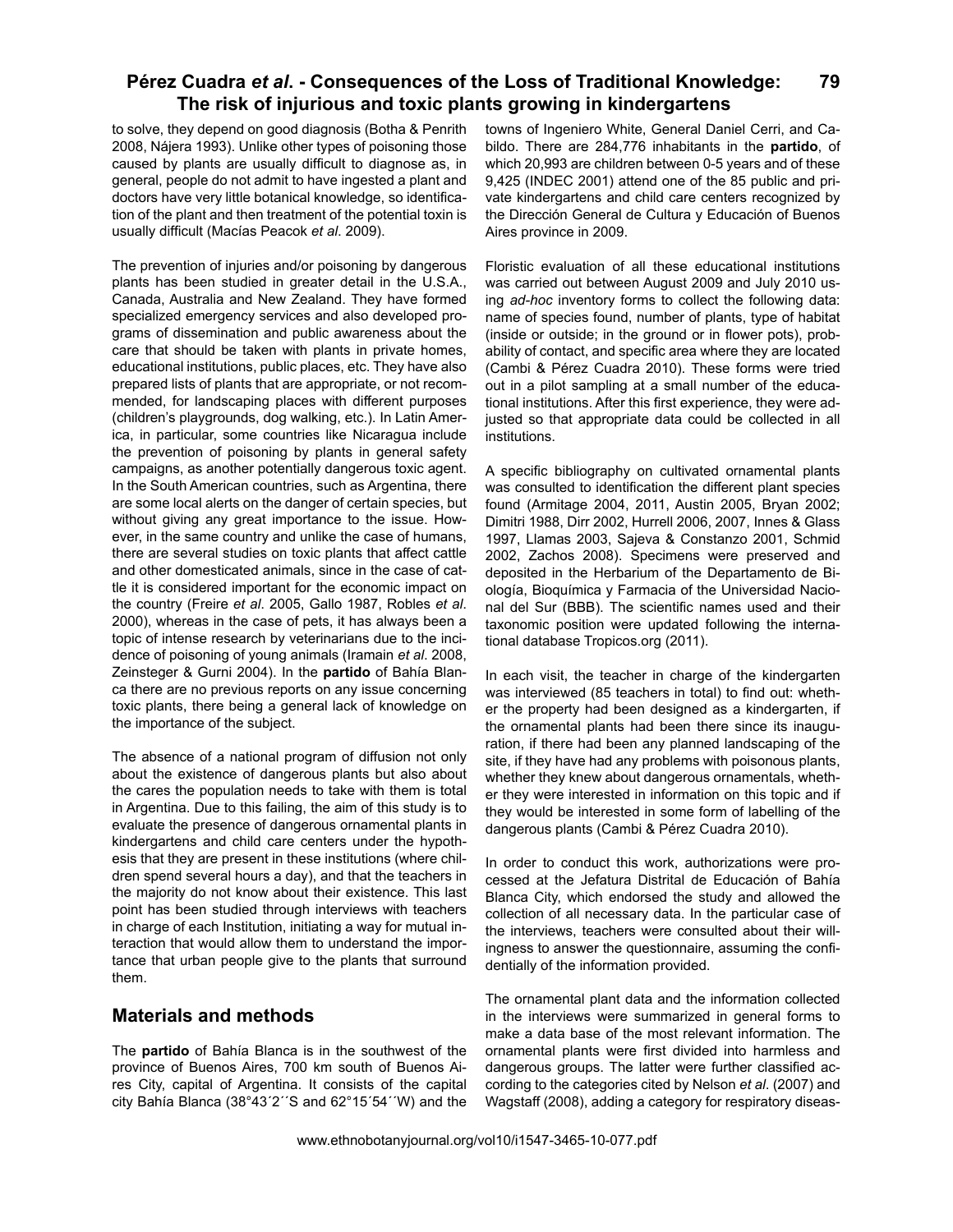# **80 Ethnobotany Research & Applications**

es that was not considered by those authors. The following classes were included in the study: harmless (plants for which there are no current bibliographical records to indicate that they cause any health hazards); moderately dangerous (those that do not cause serious health problems, e.g., they may cause respiratory diseases and phytodermatitis or contain calcium oxalate crystals and gastrointestinal toxins); and highly dangerous (those that may cause serious health problems) which includes those containing alkaloids, anticholinergic poisons, cardioactive steroids or cardiac glycosides, convulsant poisons, cyanogenic compounds, mitotic inhibitors, sodium channel activators and toxalbumins).

It should be clarified that some species were not at an appropriate phenological stage for their specific identification and so they were estimated in number, but not assigned to a special category, so as not to overestimate any of the categories.

## **Results**

In the 85 kindergartens and child care centers, 312 ornamental species were recorded of which 303 were identified taxonomically; nine were not at an appropriate phenological stage at the time of the census so could not be identified. Of the total number of identified species, 208 (69%) are considered harmless (Table 1), whereas the

|  |  | Table 1. Harmless ornamental species found in kindergartens of Bahía Blanca City (Argentina). |  |
|--|--|-----------------------------------------------------------------------------------------------|--|
|--|--|-----------------------------------------------------------------------------------------------|--|

| <b>Classification</b>        | <b>Ornamental Species</b>                    | <b>Classification</b> | <b>Ornamental Species</b>                         |
|------------------------------|----------------------------------------------|-----------------------|---------------------------------------------------|
| <b>Subclass Polypodiidae</b> |                                              | Asteraceae            | Helianthus tuberosus L.                           |
| Aspleniaceae                 | Asplenium nidus L.                           |                       | Lactuca sativa L.                                 |
| Davalliaceae                 | Nephrolepis cordifolia                       |                       | Osteospermum fruticosum Norl.                     |
|                              | (L.) C. Presl                                |                       | Senecio angulatus L.f.                            |
| <b>Subclass Pinidae</b>      |                                              |                       | Senecio cineraria DC.                             |
| Cupressaceae<br>Pinaceae     | Thuja sp.<br>Picea sp.                       |                       | Senecio mikanioides<br>Otto ex Walp.              |
|                              | Pinus sp.                                    |                       | Zinnia sp.                                        |
|                              | Subclass Magnoliidae, Superorder Asteranae   | Balsaminaceae         | Impatiens balsamina L.                            |
| Acanthaceae                  | Acanthus mollis L.                           | Bignoniaceae          | Campsis radicans (L.) Bureau                      |
|                              | Beloperone guttata Brandegee                 |                       | Catalpa bignonioides Walter                       |
| Adoxaceae                    | Viburnum tinus L.                            |                       | Jacaranda jasminoides                             |
| Apiaceae                     | Apium graveolens L.                          |                       | (Thunb.) Sandwith                                 |
|                              | Daucus carota L.                             |                       | Jacaranda mimosifolia D. Don                      |
|                              | Petroselinum crispum (Mill.) Fuss            |                       | Podranea ricasoliana<br>(Tanfani) Sprague         |
| Apocynaceae                  | Araujia hortorum E. Fourn.                   |                       |                                                   |
|                              | Araujia sericifera Brot.                     | Campanulaceae         | Tabebuia sp.<br>Lobelia erinus L.                 |
|                              | Stapelia variegata L.                        |                       |                                                   |
|                              | Trachelospermum<br>jasminoides (Lindl.) Lem. | Caprifoliaceae        | Abelia x grandiflora (Rovelli<br>ex André) Rehder |
|                              | Vinca major L.                               | Convolvulaceae        | Convolvulus bonariensis Cav.                      |
| Asteraceae                   |                                              |                       | Dichondra sp.                                     |
|                              | Bellis perennis L.                           | Hydrangeaceae         | Philadelphus coronarius L.                        |
|                              | Chrysanthemum<br>leucanthemum L.             | Lamiaceae             | Coleus blumei Benth.                              |
|                              | Cichorium intybus L.                         |                       | Leonotis leonurus (L.) R. Br.                     |
|                              | Euryops pectinatus (L.) Cass.                |                       | Plectranthus australis R. Br.                     |
|                              | Farfugium japonicum (L.) Kitam.              |                       | Plectranthus ciliatus<br>E. Mey. ex Benth.        |
|                              | Felicia amelloides (L.) Voss                 |                       | Rosmarinus officinalis L.                         |
|                              | Gazania splendens Lem.                       |                       | Salvia officinalis L.                             |
|                              | Gerbera sp.                                  |                       |                                                   |

www.ethnobotanyjournal.org/vol10/i1547-3465-10-077.pdf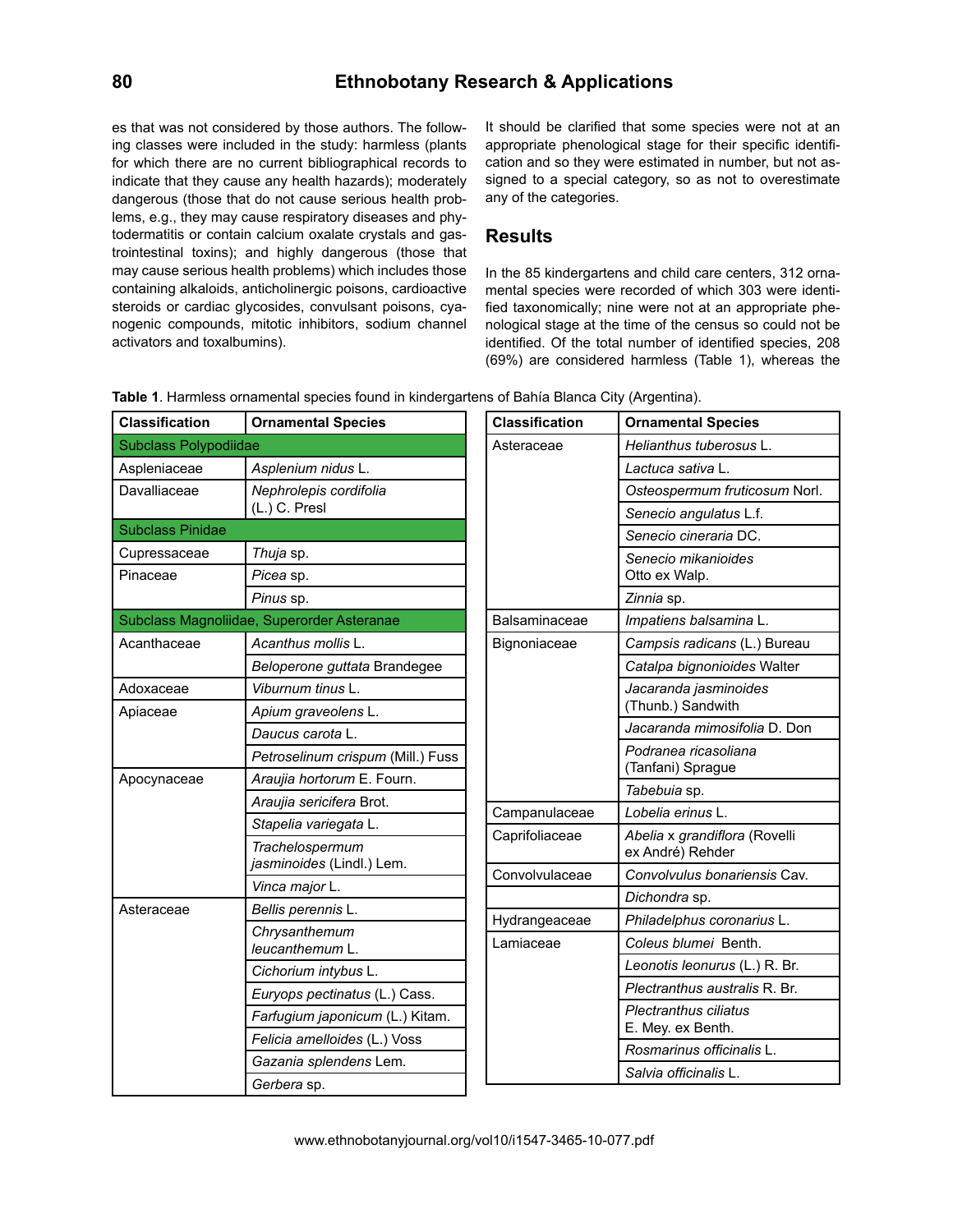| <b>Classification</b> | <b>Ornamental Species</b>                            |
|-----------------------|------------------------------------------------------|
| Lamiaceae             | Salvia splendens Sellow<br>ex Wied-Neuw.             |
|                       | Teucrium fruticans L.                                |
| Oleaceae              | Fraxinus sp.                                         |
|                       | Jasminum mesnyi Hance                                |
|                       | Jasminum polyanthum Franch.                          |
|                       | Ligustrum sinense Lour.                              |
|                       | Syringa vulgaris L.                                  |
| Pittosporaceae        | Pittosporum tenuifolium<br>Banks & Sol. ex Gaertn.   |
|                       | Pittosporum tobira<br>(Trunb.) W. T. Aiton           |
| Plantaginaceae        | Antirrhinum majus L.                                 |
|                       | Linaria texana Scheele                               |
| Primulaceae           | Cyclamen persicum Mill.                              |
| Scrophulariaceae      | Buddleja davidii Franch.                             |
| Solanaceae            | Petunia hybrida Vilm.                                |
|                       | Solanum crispum Ruiz & Pav.                          |
| Theaceae              | Camellia japonica L.                                 |
| Verbenaceae           | Aloysia citrodora Paláu                              |
|                       | Duranta sp.                                          |
|                       |                                                      |
|                       | Subclass Magnoliidae, Superorder Buxanae             |
| Buxaceae              | Buxus sempervirens L.                                |
|                       | Subclass Magnoliidae, Superorder Caryophyllanae      |
| Aizoaceae             | Aptenia cordifolia (L.f.)<br>Schwantes               |
|                       | Drosanthemum floribundum<br>(Haw.) Schwantes         |
|                       | Glottiphyllum oligocarpum<br>L. Bolus                |
|                       | Lampranthus spectabilis<br>(Haw.) N.E. Br.           |
| Amaranthaceae         | Beta vulgaris L.                                     |
|                       | Beta vulgaris L. var. cicla<br>(L.) W.D.J. Koch      |
|                       | Spinacia oleracea L.                                 |
| Cactaceae             | Schlumbergera russelianum<br>(Hook.) Britton & Rose  |
|                       | Schulembergera truncata<br>(Haw.) Moran              |
|                       | Trichocereus candicans (K.<br>Schum.) Britton & Rose |
| Didiereaceae          | Portulacaria afra Jacq.                              |
| Nyctaginaceae         | Bougainvillea spectabilis Willd.                     |

| <b>Classification</b> | <b>Ornamental Species</b>                                       |
|-----------------------|-----------------------------------------------------------------|
| Plumbaginaceae        | Plumbago auriculata Lam.                                        |
| Talinaceae            | Talinum paniculatum<br>(Jacq.) Gaertn.                          |
| Tamaricaceae          | Tamarix gallica L.                                              |
|                       | Subclass Magnoliidae, Superorder Lilianae                       |
| Amaryllidaceae        | Agapanthus africanus<br>(L.) Hoffmanns.                         |
|                       | Allium triquetrum L.                                            |
|                       | Crinum x powellii hort. ex Baker                                |
|                       | Ipheion uniflorum Raf.                                          |
|                       | Nothoscordum inodorum<br>(Aiton) Asch. & Graebn.                |
| Araceae               | Aglaonema commutatum Schott                                     |
| Arecaceae             | Chamaedorea sp.                                                 |
|                       | Chamaerops humilis L.                                           |
|                       | Rhapis excelsa (Trunb.) A. Henry                                |
|                       | Trachycarpus sp.                                                |
|                       | Washingtonia filifera (Linden ex<br>André) H. Wendl. ex de Bary |
| Asparagaceae          | Asparagus asparagoides<br>(L.) Druce                            |
|                       | Asparagus setaceus<br>(Kunth) Jessop                            |
|                       | Asparagus sprengeri Regel                                       |
|                       | Aspidistra elatior Blume                                        |
|                       | Chlorophytum comosum<br>(Trunb.) Jacques                        |
|                       | Cordyline australis Hook.f.                                     |
|                       | Dracaena deremensis Engl.                                       |
|                       | Dracaena fragrans (L.) Ker Gawl.                                |
|                       | Dracaena marginata Lam.                                         |
|                       | Drimiopsis maculata<br>Lindl. & J. Paxton                       |
|                       | Ornithogalum caudatum Aiton                                     |
|                       | Ruscus hypoglossum L.                                           |
|                       | Sansevieria trifasciata Prain                                   |
|                       | Yucca filamentosa L.                                            |
| <b>Bromeliaceae</b>   | Aechmea fasciata (Lindl.) Baker                                 |
|                       | Cryptanthus acaulis (Lindl.) Beer                               |
|                       | Tillandsia sp.                                                  |
| Cannaceae             | Canna indica L.                                                 |
| Commelinaceae         | Commelina erecta L.                                             |
|                       | Tradescantia pallida<br>(Rose) D.R. Hunt                        |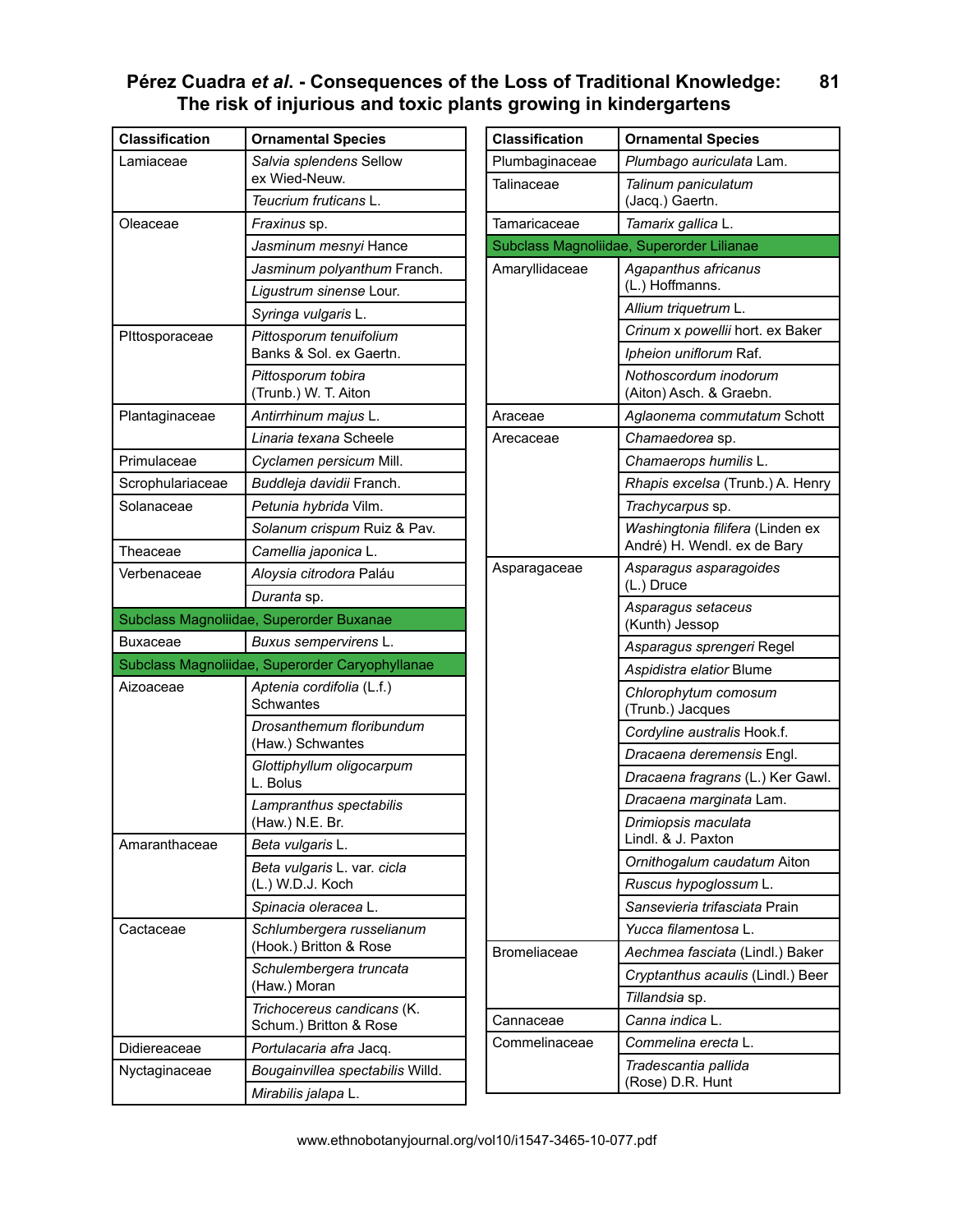| <b>Classification</b> | <b>Ornamental Species</b>                      |
|-----------------------|------------------------------------------------|
| Cyperaceae            | Cyperus alternifolius L.                       |
| Marantaceae           | Maranta leuconeura E. Morren                   |
| Xanthorrhoeaceae      | <i>Gasteria</i> sp.                            |
|                       | Haworthia fasciata Haw.                        |
|                       | Phormium tenax J.R.<br>Forst. & G. Forst.      |
|                       | Subclass Magnoliidae, Superorder Magnolianae   |
| Magnoliaceae          | Magnolia grandiflora L.                        |
|                       | Subclass Magnoliidae, Superorder Myrothamnanae |
| Altinginaceae         | Liquidambar styraciflua L.                     |
| Crassulaceae          | Aeonium arboreum (L.)<br>Webb & Berthel.       |
|                       | Aeonium gomerense Praeger                      |
|                       | Crassula arborescens Willd.                    |
|                       | Crassula brevifolia Harv.                      |
|                       | Crassula multicava Lem.                        |
|                       | Crassula ovata (Mill.) Druce                   |
|                       | Crassula subacaulis<br>subsp. erosula Toelken  |
|                       | Echeveria sp.                                  |
|                       | Sedum clavatum R.T. Clausen                    |
|                       | Sedum dendroideum<br>Moc. & Sessé ex DC.       |
|                       | Sedum lucidum R.T. Clausen                     |
|                       | Sedum pachyphyllum Rose                        |
|                       | Sedum palmeri S. Watson                        |
|                       | Sedum rupestre L.                              |
|                       | Sedum telephium L.                             |
|                       | Subclass Magnoliidae, Superorder Ranunculanae  |
| Berberidaceae         | Nandina domestica Thunb.                       |
| Ranunculaceae         | Aquilegia columbiana Rydb.                     |
|                       | Ranunculus asiaticus L.                        |
|                       | Subclass Magnoliidae, Superorder Rosanae       |
| Anacardiaceae         | Schinus molle L.                               |
| Begoniaceae           | Begonia aconitifolia DC.                       |
|                       | Begonia rex Putz.                              |
|                       | Begonia semperflorens<br>Link & Otto           |
| Brassicaceae          | Lobularia maritima (L.) Desv.                  |
|                       | Matthiola incana (L.) W. T. Aiton              |
|                       | Raphanus sativus L.                            |
| Casuarinaceae         | Casuarina cunninghamiana Miq.                  |
| Celastraceae          | Euonymus japonicus Thunb.                      |

| <b>Classification</b> | <b>Ornamental Species</b>                                |
|-----------------------|----------------------------------------------------------|
| Eleagnaceae           | Eleagnus angustifolia L.                                 |
|                       | Eleagnus pungens Trunb.                                  |
| Euphorbiaceae         | Manihot flabellifolia Pohl.                              |
| Fabaceae              | Acacia baileyana F. Muell.                               |
|                       | <i>Acacia dealbata</i> Link                              |
|                       | Acacia retinodes Schitdl.                                |
|                       | Acacia visco Lorentz ex Griseb.                          |
|                       | Albizia julibrissin Durazz.                              |
|                       | Caesalpinia gilliesii (Wall.<br>ex Hook.) D. Dietr.      |
|                       | Erythrina crista-galli L.                                |
|                       | Pisum sativum L.                                         |
|                       | Prosopis alba Griseb.                                    |
|                       | Sophora japonica L.                                      |
|                       | Spartium junceum L.                                      |
|                       | Trifolium pratense L.                                    |
| Geraniaceae           | Geranium molle L.                                        |
| Juglandaceae          | Juglans regia L.                                         |
| Linaceae              | Linum usitatissimum L.                                   |
| Lythraceae            | Cuphea hyssopifolia Kunth                                |
|                       | Lagerstroemia indica L.                                  |
|                       | Punica granatum L.                                       |
| Malvaceae             | Abutilon pictum (Gillies<br>ex Hook. Arn.) Walp.         |
|                       | <b>Brachychiton populneus</b><br>(Schott & Endl.) R. Br. |
|                       | Chorisia speciosa A. St.-Hil.                            |
|                       | Cotoneaster franchetii Bois                              |
|                       | Cotoneaster glaucophyllus<br>Franch.                     |
|                       | Hibiscus syriacus L.                                     |
|                       | Lavatera maritima Gouan                                  |
| Moraceae              | Ficus elastica Roxb, ex Hornem.                          |
|                       | Morus sp.                                                |
| Myrtaceae             | Callistemon rigidus R. Br.                               |
|                       | Eucalyptus sp.                                           |
| Onagraceae            | Fuchsia hybrida hort. ex V. Vilm.                        |
|                       | Godetia amoena<br>(Lenhm.) G. Don                        |
| Oxalidaceae           | Oxalis sp.                                               |
| Passifloraceae        | Passiflora caerulea L.                                   |
| Rosaceae              | Chaenomeles japonica<br>(Thunb.) Lindl.                  |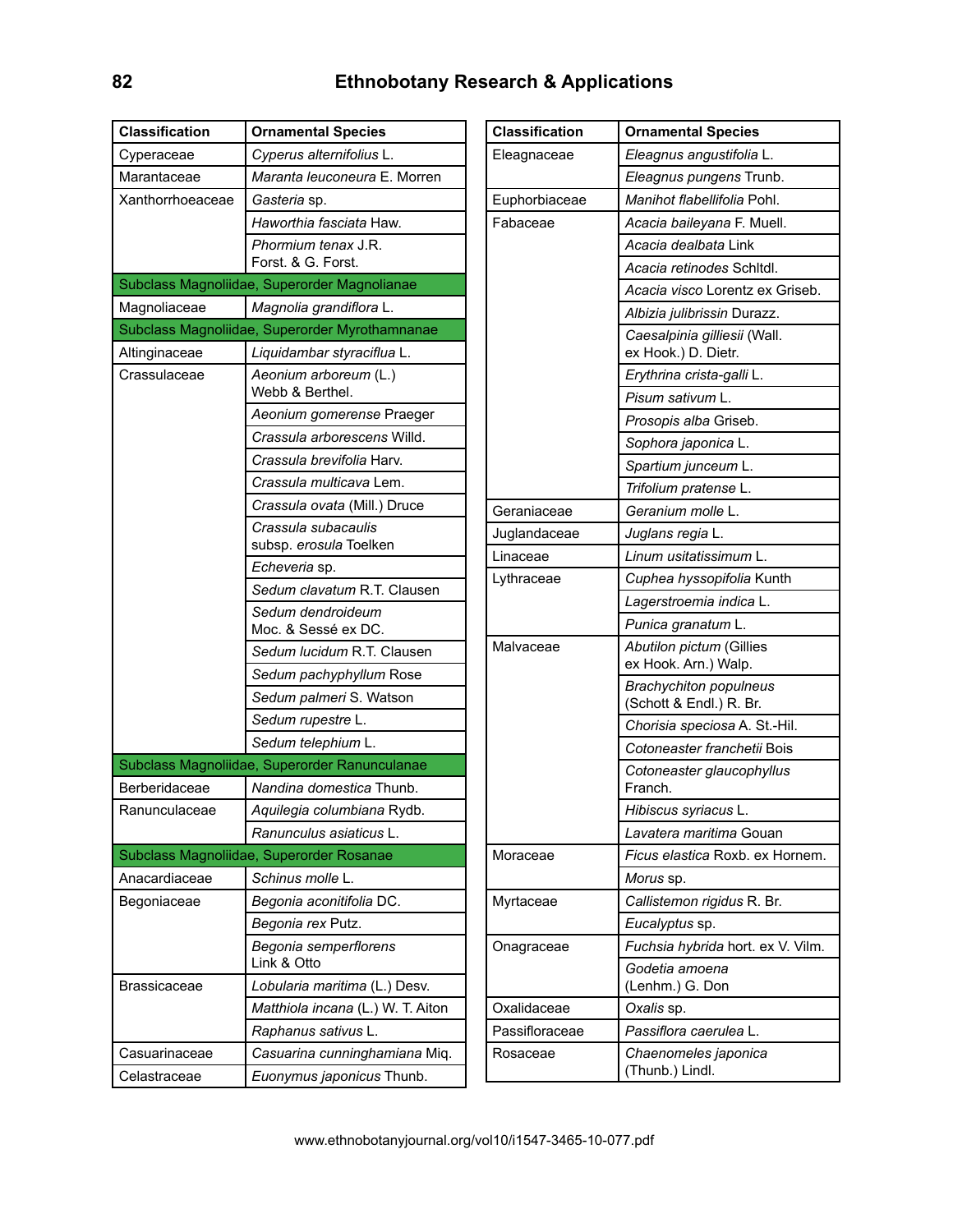| <b>Classification</b> | <b>Ornamental Species</b>  |
|-----------------------|----------------------------|
| Rosaceae              | Cydonia oblonga Mill.      |
|                       | Fragaria sp.               |
|                       | Malus sp.                  |
|                       | Photinia sp.               |
|                       | Pyracantha sp.             |
|                       | Pyrus communis L.          |
|                       | <i>Rosa</i> sp.            |
|                       | Spiraea cantoniensis Lour. |
| Salicaceae            | Populus alba L.            |
|                       | Populus nigra L.           |
|                       | Salix babylonica L.        |
|                       | Salix sp.                  |

| <b>Classification</b> | <b>Ornamental Species</b>                                |
|-----------------------|----------------------------------------------------------|
| Tropaeolaceae         | Tropaeolum majus L.                                      |
| Ulmaceae              | Ulmus minor Mill.                                        |
| Urticaceae            | Parietaria officinalis L.                                |
|                       | <i>Pilea cadierei</i> Gagnep.<br>& Guillaumin            |
|                       | Pilea nummulariifolia (Sw.) Wedd.                        |
|                       | Soleirolia soleirolii (Req.) Dandy                       |
| Violaceae             | Viola tricolor L.                                        |
|                       | Viola odorata L.                                         |
| Vitaceae              | Parthenocissus quinquefolia<br>(L.) Planch.              |
|                       | Parthenocissus tricuspidata<br>(Siebold & Zucc.) Planch. |

other 95 species (31%) might produce some kind of injury (Tables 2 and 3). Among the latter group, 66 species

(70%) are considered moderately harmful (Table 2) and 29 species (30%) are highly dangerous (Table 3).

**Table 2**. Moderately dangerous ornamental species growing in kindergartens of Bahía Blanca City (Argentina), with details of the toxic part and their specific category of toxicity.

| <b>Classification</b>   | <b>Ornamental species</b>                    | <b>Toxic part</b> | <b>Specific category</b>    |
|-------------------------|----------------------------------------------|-------------------|-----------------------------|
| <b>Subclass Pinidae</b> |                                              |                   |                             |
| Cupressaceae            | Calocedrus decurrens (Torr.) Florin          | Pollen            | Respiratory ailments        |
|                         | Cupressus sp.                                | Pollen            |                             |
|                         | Juniperus sp.                                | Leaves            | Phytodermatitis             |
| Pinaceae                | Cedrus sp.                                   | Pollen            | Respiratory ailments        |
|                         | Subclass Magnoliidae, Superorder Asteranae   |                   |                             |
| Araliaceae              | Hedera helix L.                              | Leaves and fruits | Phytodermatitis             |
|                         | Schefflera digitata J. R. Forst. & G. Forst. | Leaves            | Calcium oxalate<br>crystals |
| Asteraceae              | Argyranthemum frutescens (L.) Sch. Bip.      | Leaves and stems  | Phytodermatitis             |
|                         | Calendula officinalis L.                     | Leaves            |                             |
|                         | Chrysanthemum sp.                            | <b>Flowers</b>    |                             |
|                         | Tagetes patula L.                            | Leaves            |                             |
|                         | Taraxacum officinale F.H. Wigg.              | Leaves            |                             |
|                         | Wedelia glauca (Ortega) O. Hoffm. ex Hicken  | All plant         |                             |
| Caprifoliaceae          | Lonicera japonica Trunb.                     | Fruits            | Gastrointestinal toxins     |
| Garryaceae              | Aucuba japonica Trunb.                       | All plant         | Gastrointestinal toxins     |
| Lamiaceae               | Lavandula officinalis Chaix                  | Leaves            | Phytodermatitis             |
|                         | Mentha sp.                                   | Leaves            |                             |
|                         | Plectranthus coleoides Benth.                | Leaves            |                             |
| Oleaceae                | Ligustrum lucidum W.T. Aiton                 | All plant         | Gastrointestinal toxins     |
|                         | Olea europaea L.                             | Leaves            | Phytodermatitis             |
| Primulaceae             | Primula malacoides Franch.                   | Leaves            | Phytodermatitis             |
|                         | Primula obconica Hance                       | Leaves            |                             |
|                         | Primula veris L.                             |                   |                             |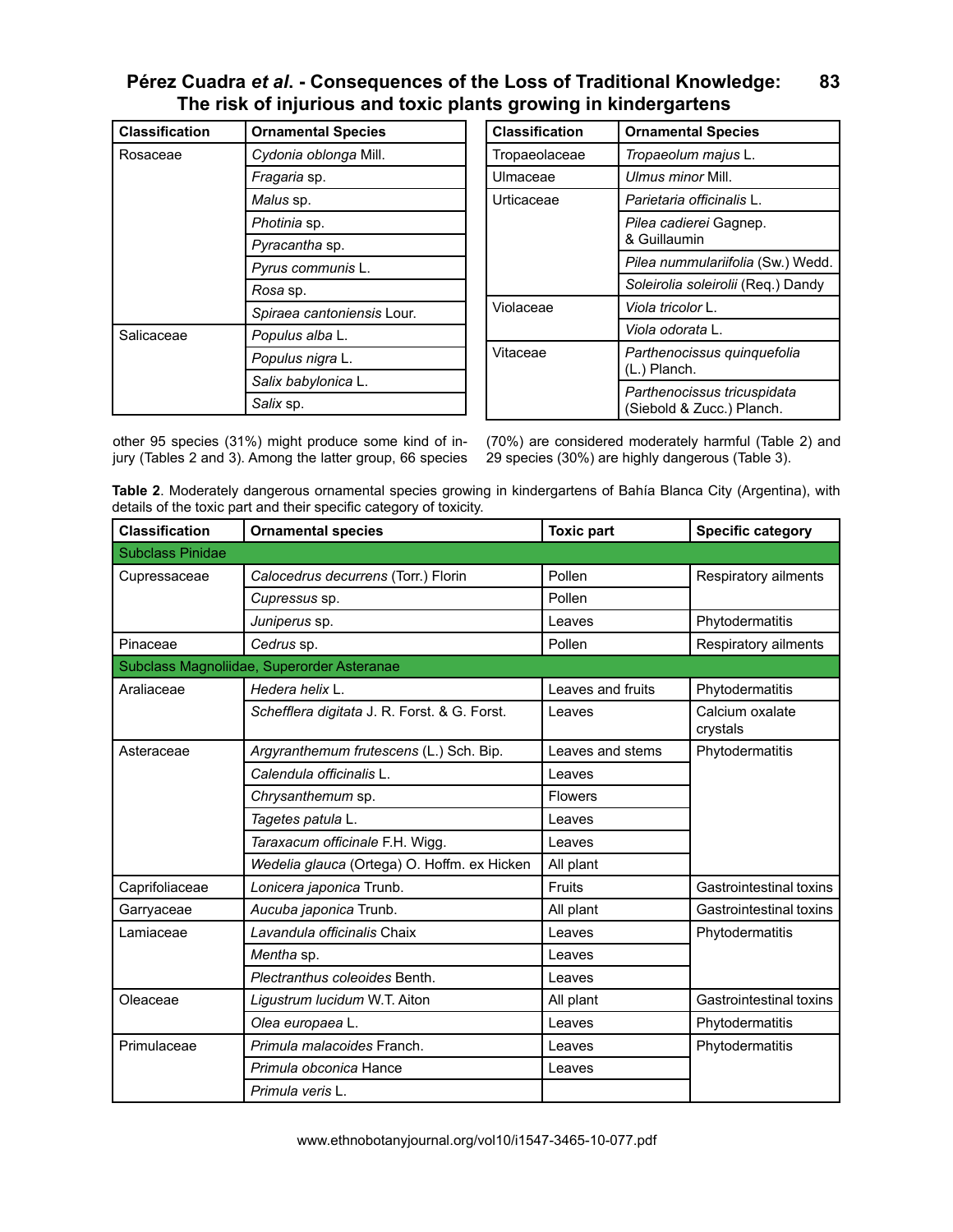| <b>Classification</b> | <b>Ornamental species</b>                               | <b>Toxic part</b>   | <b>Specific category</b>    |
|-----------------------|---------------------------------------------------------|---------------------|-----------------------------|
| Rubiaceae             | Gardenia jasminoides J. Ellis                           | Fruits              | Phytodermatitis             |
| Scrophulariaceae      | Myoporum laetum G. Forst.                               | Leaves and fruits   | Gastrointestinal toxins     |
| Solanaceae            | Lycopersicon esculentum Mill.                           | Leaves              | Phytodermatitis             |
| Verbenaceae           | Lantana camara L.                                       | Leaves and fruits   | Gastrointestinal toxins     |
|                       | Subclass Magnoliidae, Superorder Caryophyllanae         |                     |                             |
| Cactaceae             | Opuntia sp.                                             | Spines              | Phytodermatitis             |
| Caryophyllaceae       | Dianthus plumarius L.                                   | All plant           | Phytodermatitis             |
| Phytolaccaceae        | Phytolacca dioica L.                                    | Leaves and roots    | Gastrointestinal toxins     |
| Portulacaceae         | Portulaca grandiflora Hook.                             | Leaves              | Calcium oxalate<br>crystals |
|                       | Subclass Magnoliidae, Superorder Lilianae               |                     |                             |
| Amaryllidaceae        | Allium cepa L.                                          | <b>Bulbs</b>        | Phytodermatitis             |
|                       | Narcissus pseudonarcissus L.                            | <b>Bulbs</b>        | Phytodermatitis             |
| Araceae               | Alocasia sp.                                            | Leaves and stems    | Calcium oxalate             |
|                       | Arum italicum Mill.                                     | All plant           | crystals                    |
|                       | Caladium bicolor Vent.                                  | All plant           |                             |
|                       | Dieffenbachia maculata (Lood.) G. Don                   | All plant           |                             |
|                       | Monstera deliciosa Liebm.                               | Leaves              |                             |
|                       | Philodendron sp.                                        | Leaves              |                             |
|                       | Scindapsus aureus (Linden &<br>André) Engl. & K. Krause | Leaves              |                             |
|                       | Spathiphyllum wallisii Regel                            | Leaves              |                             |
|                       | Syngonium podophyllum Schott                            | Leaves              | Calcium oxalate             |
|                       | Zantedeschia aethiopica (L.) Spreg.                     | Leaves              | crystals                    |
| Asparagaceae          | Agave americana L.                                      | Leaves              | Phytodermatitis             |
| Commelinaceae         | Tradescantia fluminensis Vell.                          | Leaves and stems    | Phytodermatitis             |
| Iridaceae             | Iris germanica L.                                       | Leaves and rhizomes | Gastrointestinal toxins     |
| Liliaceae             | Lilium sp.                                              | All plant           | Gastrointestinal toxins     |
| Xanthorrhoeaceae      | Aloe arborescens Mill.                                  | Leaves              | Gastrointestinal toxins     |
|                       | Aloe aristata Haw.                                      | Leaves              |                             |
|                       | Aloe saponaria Haw.                                     | Leaves              |                             |
|                       | Subclass Magnoliidae, Superorder Magnolianae            |                     |                             |
| Lauraceae             | Laurus nobilis L.                                       | Leaves              | Phytodermatitis             |
|                       | Subclass Magnoliidae, Superorder Proteanae              |                     |                             |
| Platanaceae           | Platanus acerifolia (Aiton) Willd.                      | Fruits              | Respiratory ailments        |
|                       | Subclass Magnoliidae, Superorder Rosanae                |                     |                             |
| Euphorbiaceae         | Euphorbia peplus L.                                     | All plant           | Phytodermatitis             |
| Fabaceae              | Acacia melanoxylon R. Br.                               | Pollen              | Phytodermatitis             |
|                       | Phaseolus vulgaris L.                                   | Seeds               | Gastrointestinal toxins     |
| Fagaceae              | Quercus robur L.                                        | Seeds               | Gastrointestinal toxins     |
| Geraniaceae           | Pelargonium sp.                                         | Leaves and stems    | Phytodermatitis             |
| Malvaceae             | Hibiscus rosa-sinensis L.                               | Leaves              | Phytodermatitis             |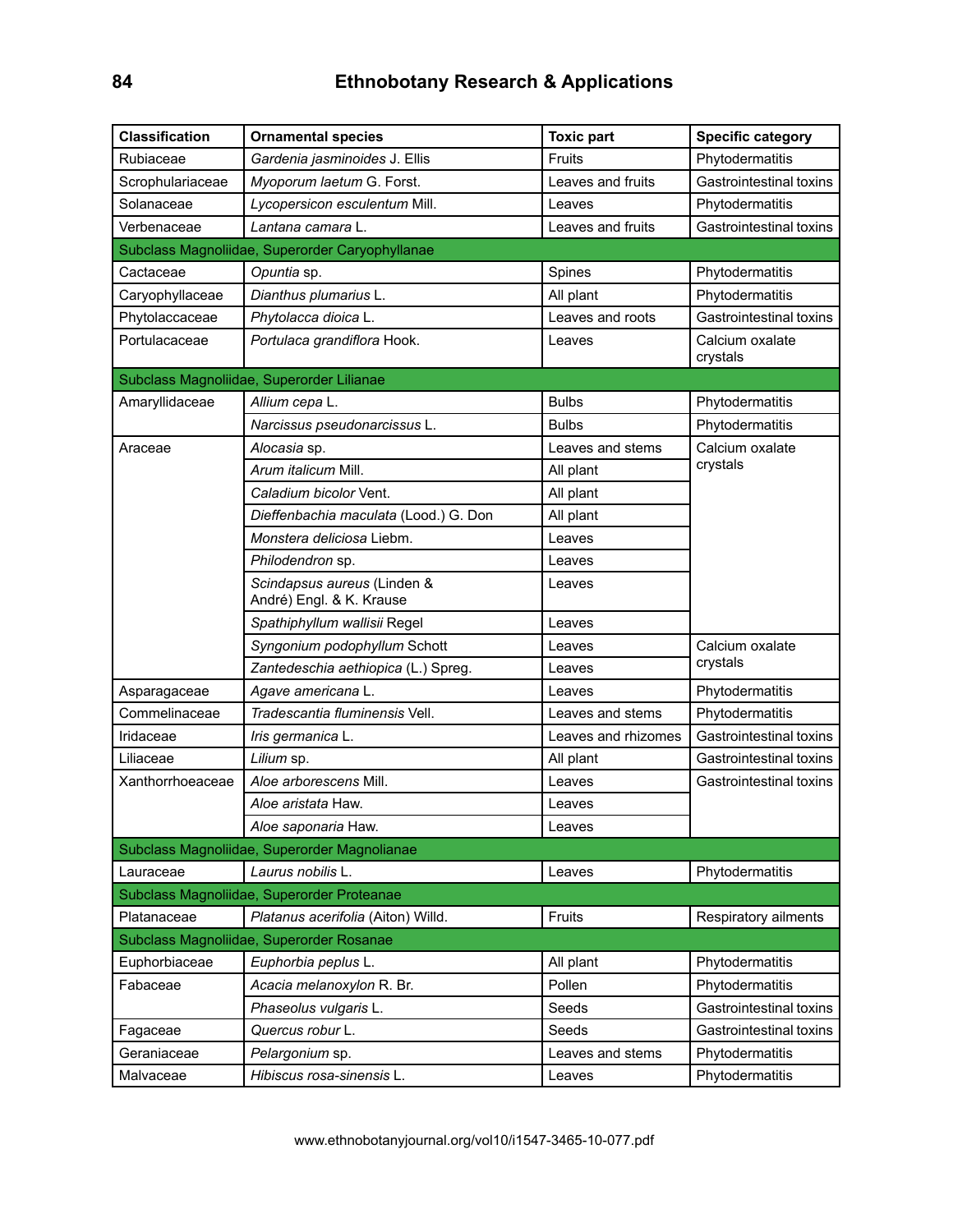| <b>Classification</b> | <b>Ornamental species</b>           | <b>Toxic part</b> | <b>Specific category</b> |
|-----------------------|-------------------------------------|-------------------|--------------------------|
| Moraceae              | Ficus benjamina L.                  | All plant         | Phytodermatitis          |
|                       | Ficus carica L.                     | All plant         |                          |
| Rutaceae              | Citrus aurantium L.                 | Leaves            |                          |
|                       | Citrus maxima (Burm.) Merr.         | Leaves            |                          |
|                       | Citrus limon (L.) Osbeck            | Leaves            |                          |
|                       | Citrus sinensis (L.) Osbeck         | Leaves            |                          |
|                       | Ruta graveolens L.                  | Leaves            |                          |
| Simaroubaceae         | Ailanthus altissima (Mill.) Swingle | All plant         | Respiratory ailments     |
| Vitaceae              | Vitis vinifera L.                   | <b>Fruits</b>     | Gastrointestinal toxins  |

**Table 3**. Highly dangerous ornamental species growing in kindergartens of Bahía Blanca City (Argentina), with details of the toxic part and their specific category of toxicity.

| Family                                     | <b>Ornamental species</b>                             | <b>Toxic part</b>         | <b>Specific category</b>                       |  |
|--------------------------------------------|-------------------------------------------------------|---------------------------|------------------------------------------------|--|
| Subclass Magnoliidae, Superorder Asteranae |                                                       |                           |                                                |  |
| Apocynaceae                                | Nerium oleander L.                                    | All plant                 | Cardioactive steroids<br>or cardiac glycosides |  |
|                                            | Vinca rosea L.                                        | All plant                 | Mitotic inhibitors                             |  |
| Asteraceae                                 | Senecio madagascariensis Poir.                        | All plant                 | Alkaloids                                      |  |
| Convolvulaceae                             | Ipomoea batatas (L.) Lam.                             | Roots                     | Alkaloids                                      |  |
| Hydrangeaceae                              | Hydrangea macrophylla (Thunb.) Ser.                   | All plant                 | Cyanogenic<br>compounds                        |  |
| Solanaceae                                 | Brunfelsia australis Benth.                           | All plant                 | Alkaloids                                      |  |
|                                            | Nicotiana glauca Graham                               | All plant                 |                                                |  |
|                                            | Solanum tuberosum L.                                  | <b>Tubers</b>             |                                                |  |
|                                            | Subclass Magnoliidae, Superorder Lilianae             |                           |                                                |  |
| Amaryllidaceae                             | Clivia miniata Regel                                  | All plant                 | Alkaloids                                      |  |
|                                            | Subclass Magnoliidae, Superorder Magnolianae          |                           |                                                |  |
| Lauraceae                                  | Persea americana Mill.                                | Leaves                    | Cardioactive steroids<br>or cardiac glycosides |  |
|                                            | Subclass Magnoliidae, Superorder Myrothamnanae        |                           |                                                |  |
| Crassulaceae                               | Kalanchoe blossfeldiana Poelln.                       | All plant                 | Cardioactive steroids                          |  |
|                                            | Kalanchoe daigremontiana Raym.-Hamet.<br>& H. Perrier | All plant                 | or cardiac glycosides                          |  |
|                                            | Kalanchoe fedtschenkoi Raym.-<br>Hamet. & H. Perrier  | All plant                 |                                                |  |
|                                            | Subclass Magnoliidae, Superorder Ranunculanae         |                           |                                                |  |
| Papaveraceae                               | Papaver sp.                                           | All plant                 | Alkaloids                                      |  |
| Subclass Magnoliidae, Superorder Rosanae   |                                                       |                           |                                                |  |
| Euphorbiaceae                              | Ricinus communis L.                                   | All plant                 | Toxalbumins                                    |  |
| Fabaceae                                   | Lathyrus latifolius L.                                | Seeds                     | Alkaloids                                      |  |
|                                            | Robinia pseudoacacia L.                               | Leaves, bark<br>and seeds | Toxalbumins                                    |  |
|                                            | Robinia pseudaocacia L. var.<br>umbraculifera DC.     | Leaves and bark           |                                                |  |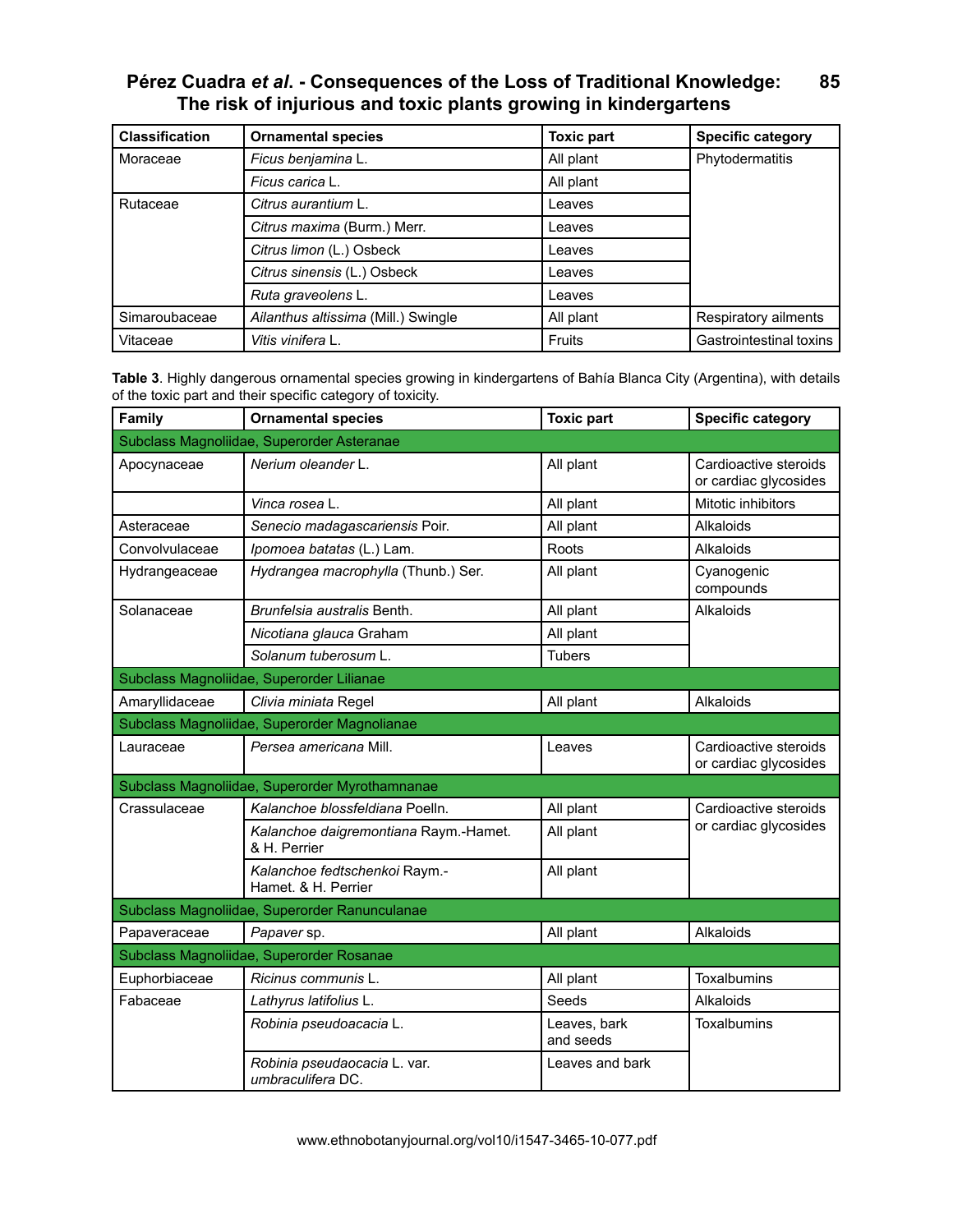| Family    | <b>Ornamental species</b>                                  | <b>Toxic part</b>         | <b>Specific category</b>                       |  |
|-----------|------------------------------------------------------------|---------------------------|------------------------------------------------|--|
| Fabaceae  | Robinia pseudoacacia L. "casque rouge"                     | Leaves, bark<br>and seeds | Toxalbumins                                    |  |
|           | Wisteria sinensis (Sims) Sweet                             | All plant                 | Cardioactive steroids<br>or cardiac glycosides |  |
| Meliaceae | Melia azedarach L.                                         | Fruits and bark           | Alkaloids                                      |  |
| Rosaceae  | Eriobotrya japonica (Thunb.) Lindl.                        | <b>Fruits and seeds</b>   | Cyanogenic                                     |  |
|           | Prunus amygdalus Batsch                                    | Seeds                     | compounds                                      |  |
|           | Prunus armeniaca L.                                        | Seeds                     |                                                |  |
|           | Prunus avium (L.) L.                                       | Seeds                     |                                                |  |
|           | <i>Prunus cerasifera</i> Ehrh.                             | Seeds                     |                                                |  |
|           | Prunus domestica L.                                        | Seeds                     |                                                |  |
|           | Prunus persica (L.) Batsch                                 | Seeds                     |                                                |  |
|           | Prunus persica (L.) Batsch<br>var. <i>nectarina</i> Maxim. | Seeds                     |                                                |  |

Of the moderately harmful species, 35 (54%) produce phytodermatitis, 14 (21%) contain gastrointestinal toxins, 12 (18%) possess calcium oxalate crystals in their tissues and 5 (7%) cause respiratory ailments.

The highly dangerous species contain alkaloids (9 species: 31%), cyanogenic compounds (9 species: 31%) cardioactive steroids or cardiac glycosides (6 species: 21%), toxalbumins (4 species:14%) or mitotic inhibitors (1 species: 3%). Representatives of the categories: anticholinergic poisons, convulsant poisons and sodium channel activators, which are highly dangerous, were not found.

Of the 96 harmful species, the following were encountered most frequently in the educational institutions: *Hedera helix* L., *Pelargonium* sp. (Figure 1A) and *Schefflera digitata*  J. R. Forst. & G. Forst., *Iris germanica* L. and *Lonicera japonica* Thunb. (Figure 1B) (gastrointestinal toxins), *Dieffenbachia maculata* (Lood.) G. Don, *Scindapsus aureum*  (Linden & André) Engl. & K. Krause (Figure 2A), *Syngonium podophyllum* Schott. and *Zanthedeschia aethiopica* (L.) Spreng. (calcium oxalate crystals), *Cedrus* sp. and *Cupressus* sp. (Figure 2B) (respiratory ailments), *Clivia miniata* Regel, *Nicotiana glauca* Graham and *Papaver* sp. (alkaloids), *Hydrangea macrophyla* (Trunb.) Ser. and *Prunus* sp. (cyanogenic compounds), *Nerium oleander* L. (Figure 3A) (cardioactive steroids or cardiac glycosides), *Ricinus communis* L. (Figure 3B), *Robinia pseudoacacia* L. and *R. pseudoacacia* L. var. *umbraculifera* DC. (toxalbumins) and *Vinca rosea* L. (mitotic inhibitors).



**Figure 1**. Moderately harmful ornamental species growing in kindergartens of Bahía Blanca City (Argentina). **A**) *Pelargonium* sp. (phytodermatitis); **B**) *Lonicera japonica* Thunb. (gastrointestinal toxins). Barr: **A**) 6.53 cm; **B**) 7.4 cm.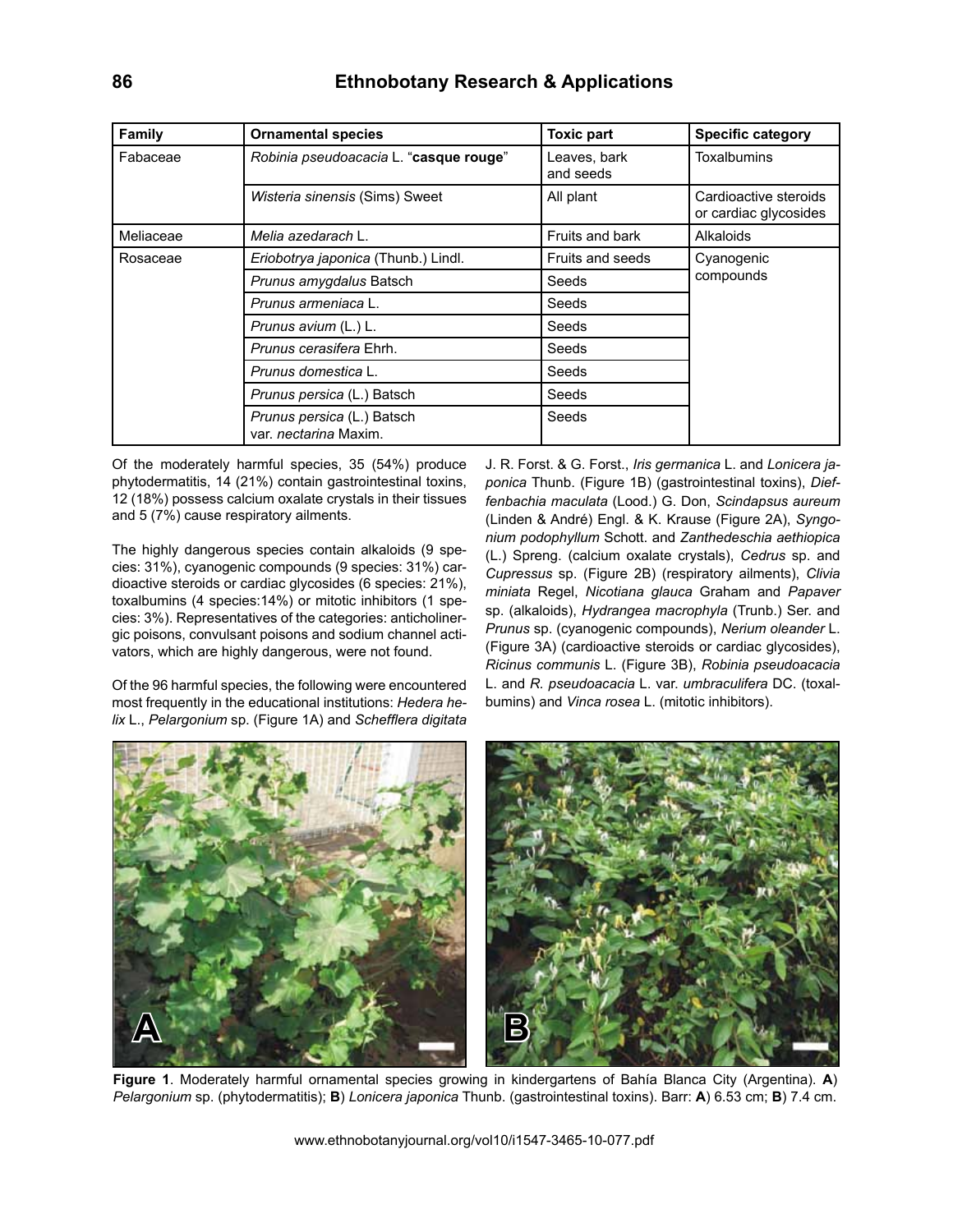



**Figure 2**. Moderately harmful ornamental species growing in kindergartens of Bahía Blanca City (Argentina). **A**) *Scindapsus aureus* (Linden & André) Engl. & K. Krause (calcium oxalate crystals); **B**) *Cupressus* sp. (respiratory ailments). Barr: **A**) 3.6 cm; **B**) 121.7 cm.

The number of ornamental species (harmless, moderately and highly harmful) varies greatly in the kindergartens visited, from 0-45 species. In the same way the proportion of harmless, moderately and highly harmful species was variably: in four institutions there were only harmless species (in those the number of ornamental species ranged between one to five) whereas in 72 kindergartens there were between 20 to 40% of dangerous ornamental plants and in the other eight, the percentage of these type of plants reach 70 to 80%.



**Figure 3**. Highly dangerous ornamental species growing in kindergartens of Bahía Blanca City (Argentina). **A**) *Nerium oleander* L. (cardioactive steroids or cardiac glycosides); **B**) *Ricinus communis* L. (toxoalbumins). Barr: **A**) 26.6 cm; **B**) 11 cm.

The species found belonging to the Subclass Polypodiidae (two species) are harmless, while among the plants (301 species) of Subclasses Pinidae and Magnoliidae there are harmless, moderately and highly dangerous plants (Figure 4). Of the species found which belong the Subclass Pinidae (seven species), three are harmless and the others are moderately dangerous (Figure 4), the latter represented by respiratory ailments (three species) and phytodermatitis (one species). The species of Subclass Magnoliidae are the most abundant (294) in all three categories (harmless, moderately and highly dangerous) (Figure 4). Of the 53 species of the Superorder Lilinae,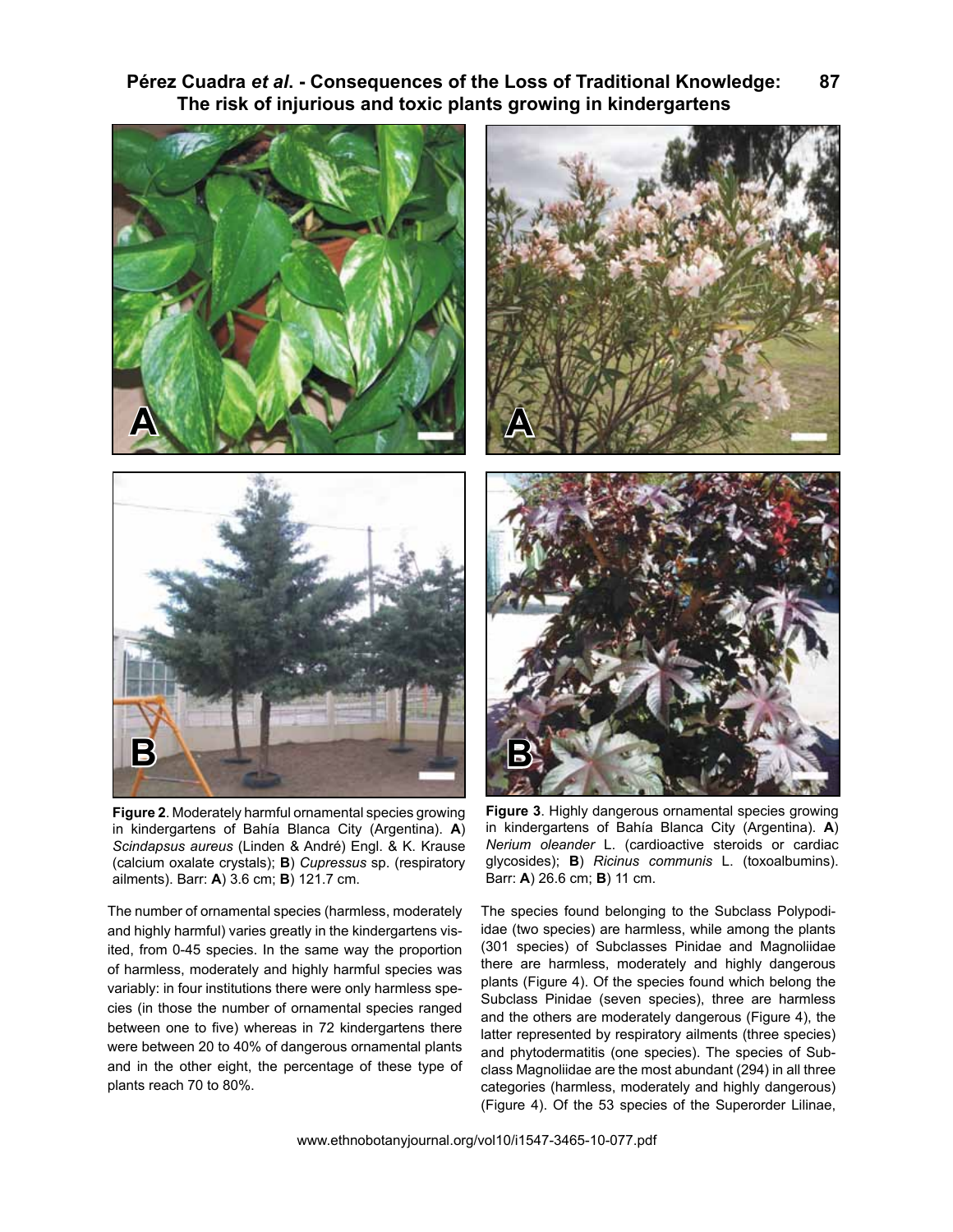

**Figure 4**. Numbers of harmless, moderately and highly dangerous ornamental species growing in kindergartens of Bahía Blanca City (Argentina).

only one, *Clivia miniata* Regel, causes serious problems (contains alkaloids) (Table 3), while of the 241 species of the Subclass Magnoliidae, 28 have compounds that are considered highly dangerous represented in the different categories considered (Table 3). Of these categories the major represented are cyanogenic compounds (13%), alkaloids (11%) and cardioactive steroids or cardiac glycosides (8%). In moderately dangerous species, phytodermatitis (42%) and gastrointestinal toxins (13%) are those with greater number of representatives (Figure 5).

Ornamental species were found in indoor and outdoor recreational areas, as well as decorating different places in the institutions, e.g., passages, classrooms, kitchens, bathrooms, offices etc. A large number of ornamental plants were located, without any protection (90%), in places of easy access for children, such as flower beds or flower pots at ground level. In particular, the lower branches of shrubs had not been pruned adequately and the taller children would probably come into contact with them. Outdoor plants were mostly in flower beds, with or without a surrounding protection, whereas indoor plants were all in flower pots of different sizes and materials.

In interviews with the teachers in charge it was evident that most of the institutions (83%) were not built as kindergartens (Table 4), most of them having previously been private houses, building societies or primary schools, all refurbished and adapted for their present function.

| <b>Table 4.</b> Questions and answers from interviews of kin- |  |  |  |
|---------------------------------------------------------------|--|--|--|
| dergarten teachers in Bahía Blanca (Argentina).               |  |  |  |

| Questions                                                                                      | <b>Answers</b> |                |                                 |  |
|------------------------------------------------------------------------------------------------|----------------|----------------|---------------------------------|--|
|                                                                                                | Yes            | <b>No</b>      | Do not<br>know/<br>Nο<br>answer |  |
| Was the property which oper-<br>ates as a kindergarten designed<br>and built for this purpose? | 15             | 70             | 0                               |  |
| Were the ornamental species<br>that are in the kindergarten on<br>the property at the opening? | 60             | 17             | 8                               |  |
| Was there a landsacaping plan-<br>ning of the site?                                            | 28             | 48             | 9                               |  |
| Did you have any case of phy-<br>todermatitis or poisoning caused<br>by plants?                | 3              | 82             | 0                               |  |
| Are you aware of the exis-<br>tence of dangerous ornamental<br>plants?                         | 16             | 64             | 0                               |  |
| Are you interested in learning<br>more about the subject of orna-<br>mental dangerous plants?  | 81             | $\overline{2}$ | $\overline{2}$                  |  |
| Would you be interested in a sig-<br>naling of dangerous ornamental<br>plants?                 | 83             | $\overline{2}$ | <sup>0</sup>                    |  |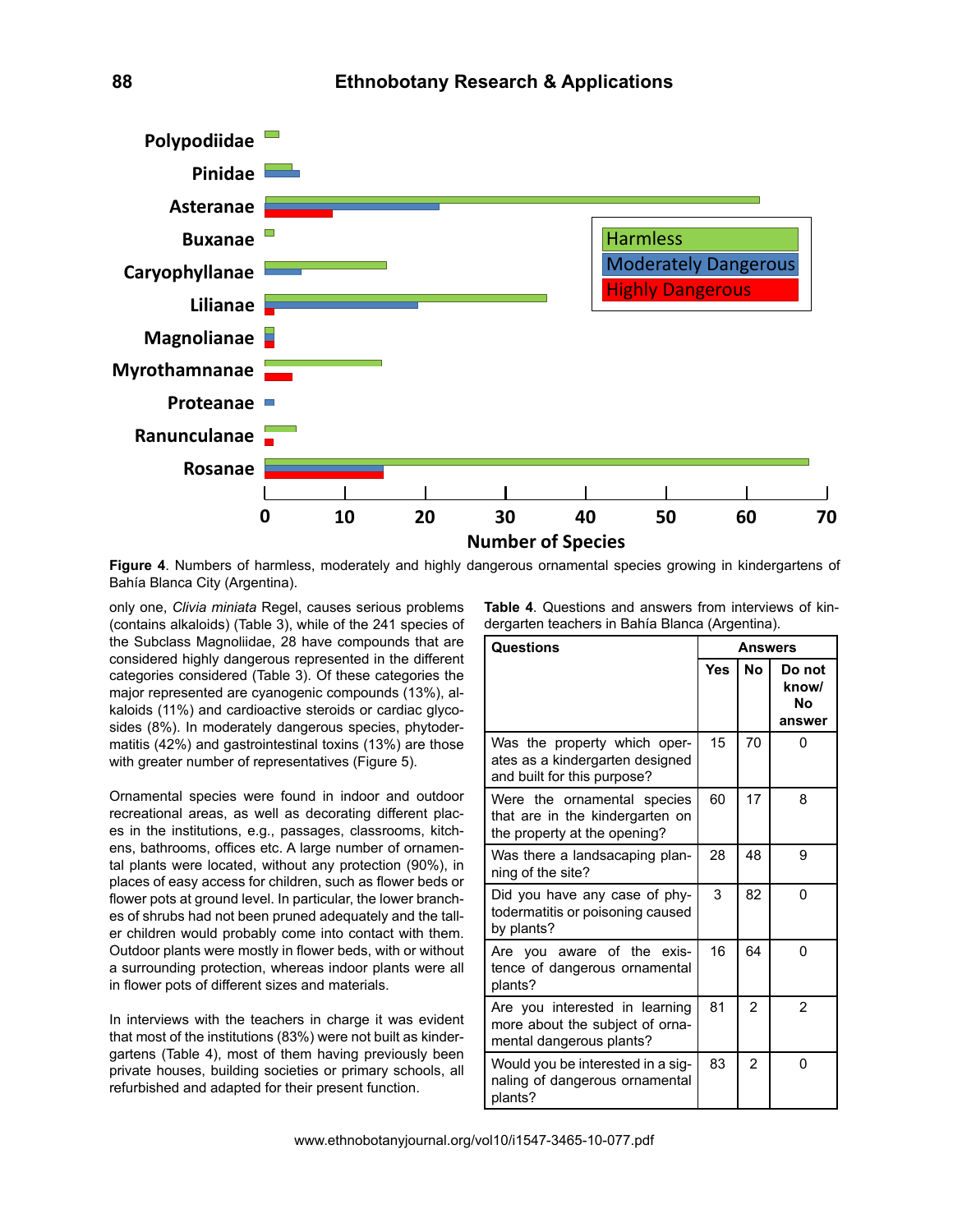

| Phytodermatitis                          |
|------------------------------------------|
| <b>Gastrointestinal toxins</b>           |
| <b>Cyanogenic compounds</b>              |
| <b>Alkaloids</b>                         |
| Cardioactive steroids/cardiac glycosides |
| <b>Toxalbumins</b>                       |
| Respiratory ailments                     |
| Calcium oxalate crystals                 |
| <b>Mitotic inhibitors</b>                |

**Figure 5**. Percent of moderately and highly dangerous ornamental species growing in kindergartens of Bahía Blanca City (Argentina) sorted by toxicity categories.

A large percentage (70%) of the current plant species were already present when the institutions were inaugurated (Table 4), although others were added later, having been donated or chosen by the personnel. In many kindergartens several plants had been removed to make space for playground equipment.

In most of the educational institutions (57%) there was no planning for landscaping the grounds (Table 4), but a few had been advised by architects specializing in this area, while, in others, teachers and parents had taken care of the plants. In some institutions there was an initial plan but this had been modified without any control. Most of the plants were chosen to improve the looks of the recreation areas, to provide shade or on account of their rustic nature or adaptability to the climate. In some cases pupils participated in preparing new flower beds by planting seedlings or cuttings.

Medical ailments related to contact with plants were only found in three institutions where the teachers had noticed a child with respiratory problems, one with phytodermatitis due to his allergy to *H. helix*, and one teacher with phytodermatitis. In the first and last cases the causal agent was unknown (Table 4).

However, among the teachers who were interviewed there was a general lack of knowledge about dangerous ornamental plants (80%) (Table 4), although some knew of their existence but could not identify or recognise them. Most mentioned the need to learn more about this issue and to label any dangerous species with appropriate signs (Table 4).

## **Discussion**

Plants form part of the everyday life of man as they are used for food, clothing, shelter, medicine and, no less importantly, for decorating streets, dwellings and public places, etc. Current technological advances in production processes often make it difficult to recognize the origin of raw materials in any particular product. This has led city dwellers to become more and more out of contact with nature. So we have slowly suffered loss of an understanding of the benefits and dangers of the use of plants and animals for different purposes. This is especially important in the case of plants where there is a thin line between being harmless, medicinal, poisonous or dangerous.

It is commonly thought that plants are harmless, even those with medicinal properties that should be treated with caution as they contain components of pharmacological activity and, although these may be useful for treating certain pathologies, they can also cause adverse effects (Agra *et al*. 2007, Marinoff *et al*. 2009). In addition to the medicinal plants there is a large number of poisonous or dangerous plants, possessing chemical compounds which trigger diverse reactions after ingestion or contact with a human being or an animal. These plants are often found in parks and gardens constituting a potential, hidden danger which in many cases is unknown.

This study concentrated on an assessment of dangerous ornamental species in a specific area where children of 0-5 years of age, the main risk group, spend several hours a day. It should be noted that studies of this kind have not previously been undertaken, at least not specifically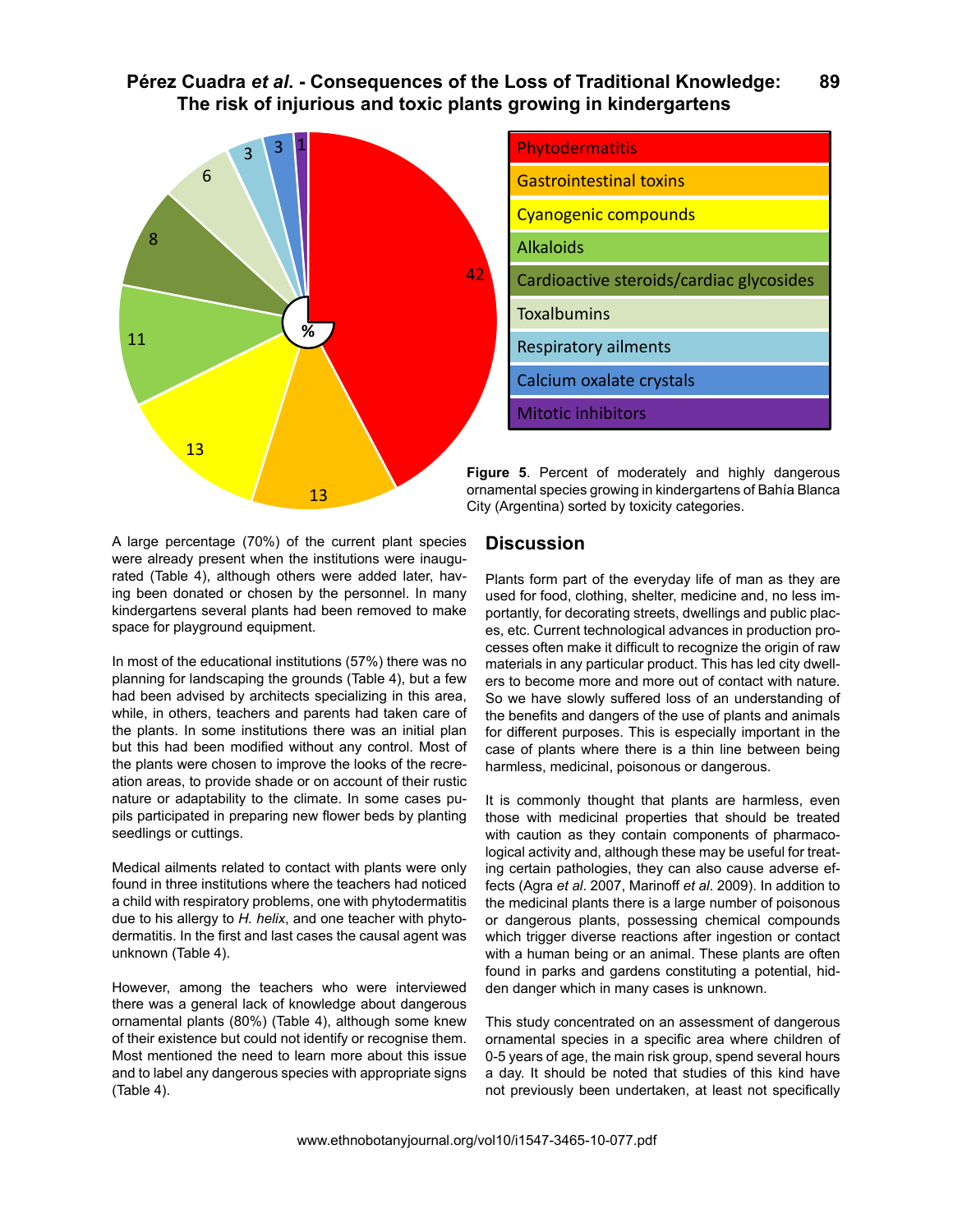in Argentina (and generally in South America). This study sets a precedent for the working methodology and it is expected to trigger similar data in different geographical regions, so that better statistics can be obtained of the real percentage of dangerous ornamental species present in the everyday human environment.

The number of harmful species found (95 from 303 species documented) is relatively high (31%), 30% (29 species) of these are highly dangerous, whereas the rest normally cause minor injuries. The best represented of the moderately dangerous species are those that cause phytodermatitis because there is a great variety of compounds (oils, latex, etc.) from a host of species that cause this ailment. The most abundant among the highly toxic species are those that contain alkaloids or cyanogenic compounds. It is interesting to mention that only one of this group, *V. rosea* contains mitotic inhibitors which cause severe health problems (Wagstaff 2008). Another very similar species, *Vinca major* L., is considered harmless as there are no references that verify its toxicity. It is important to emphasize the last statement as the percentage of harmful plants has probably been underestimated since studies on the toxicity of plants are scarce in relation to the estimated number of toxic plants.

The Subclass Magnoliidae includes the largest number of species recorded, this is closely related to the fact that these species are the most commonly cultivated as ornamental, especially those like shrub or herbaceous. To the Subclass Polypodiidae, however, belongs less common species, despite being harmless, which is related to their particular growing requirements. Within the Subclass Pinidae, moderately dangerous species are almost exclusively related to respiratory ailments (one species produces phytodermatitis). In general these types of ailments occur when pollen is released in large amounts in relation with a specific mode of pollination (anemophily). Among the Magnoliidae, particularly within Superorder Lilinae the Araceae family contains all registered species that have calcium oxalate crystals. It should be noted that all species belonging the Superorder Lilinae re moderately dangerous, except *C. miniata* that is the only species that can cause serious damage. Most representatives of the rest of the Superorders of the Subclass Magnoliidae correspond to any of the categories of dangerous ornamental plants found. Among the moderately dangerous, phytodermatitis predominates, while between the highly dangerous, the cyanogenic compounds and the alkaloids are the toxics more frequent. The great variation found between the toxic compounds in these Superorders may relate to the evolutionary radiation of this group of plants, which has led to adapt to different environments and/or biotic interactions. Now that they are cultivated as ornamentals, and in many cases far away from their native habitats, special compounds that allow them to better adapt can cause injury against accidental exposure.

Plants alone do not cause any damage, they have to be in contact with an individual in some way (animal or human) in order to cause an injury. This explains why small children constitute the main risk group of injuries caused by plants, as they come into contact with diverse products including harmful and harmless plants while discovering the environment that surrounds them. In general, it is normal to decorate both homes and kindergartens, inside and outside, with different plant species. During favorable weather children usually spend a large part of the day playing outside in gardens increasing the risk of accidental contact with dangerous plants. In this study it has been shown that, at least in Bahía Blanca, nearly all of the educational institutions have plants that might cause different types of injury and in most cases this risk was unknown, moreover the appropriate treatment in case of poisoning was not known either.

The plants found during this study were, in many cases, already present when the premises were acquired by the educational institution (especially outdoor plants). On the other hand, plants obtained by the institutions were chosen for their beauty, rustic growth, low cost, absence of spines, easy rooting, etc., but their toxicity was never taken into account. This was not due to apathy but to lack of knowledge, as this type of information is not available in nursery gardens, flower shops or supermarkets. So, an additional risk is present, silent and inadvertent, which is not revealed through the inspections required for obtaining authorization to run an educational institution and in most cases this is due to the lack of any appropriately landscape planning of the recreational areas. Harmful species were present at the same percentage in kindergartens that had, and had not, been advised by specialized architects. The intake of toxic plants by children is generally in small quantities, however the fact that the dose of a highly active toxic substance is considerably less for a child than for an adult should be taken into account. This also explains why poisoning is much more common in children (Biondi *et al*. 2008).

This is particularly important in the accidental consumption of toxic plants. It is difficult to determine how much has been ingested. This underlines the importance of knowing which plants are present in children's playgrounds so that simple and appropriate preventive measures can be taken, e.g., correct taxonomic identification, placing flower pots out of the reach of children, fencing of low areas to prevent contact, or trimming, among others.

Acute poisoning by plants causes symptoms to appear in a short time after exposure to the toxin. Therefore, if the plant is correctly identified it is easier to detect than is the case with chronic poisoning. In the latter it is difficult to attribute the disorder to the ingestion of any plant in particular since the individual is continually in contact with the environment in which there are an infinite number of plants (Díaz Mesa *et al*. 2009, Marinoff *et al*. 2009).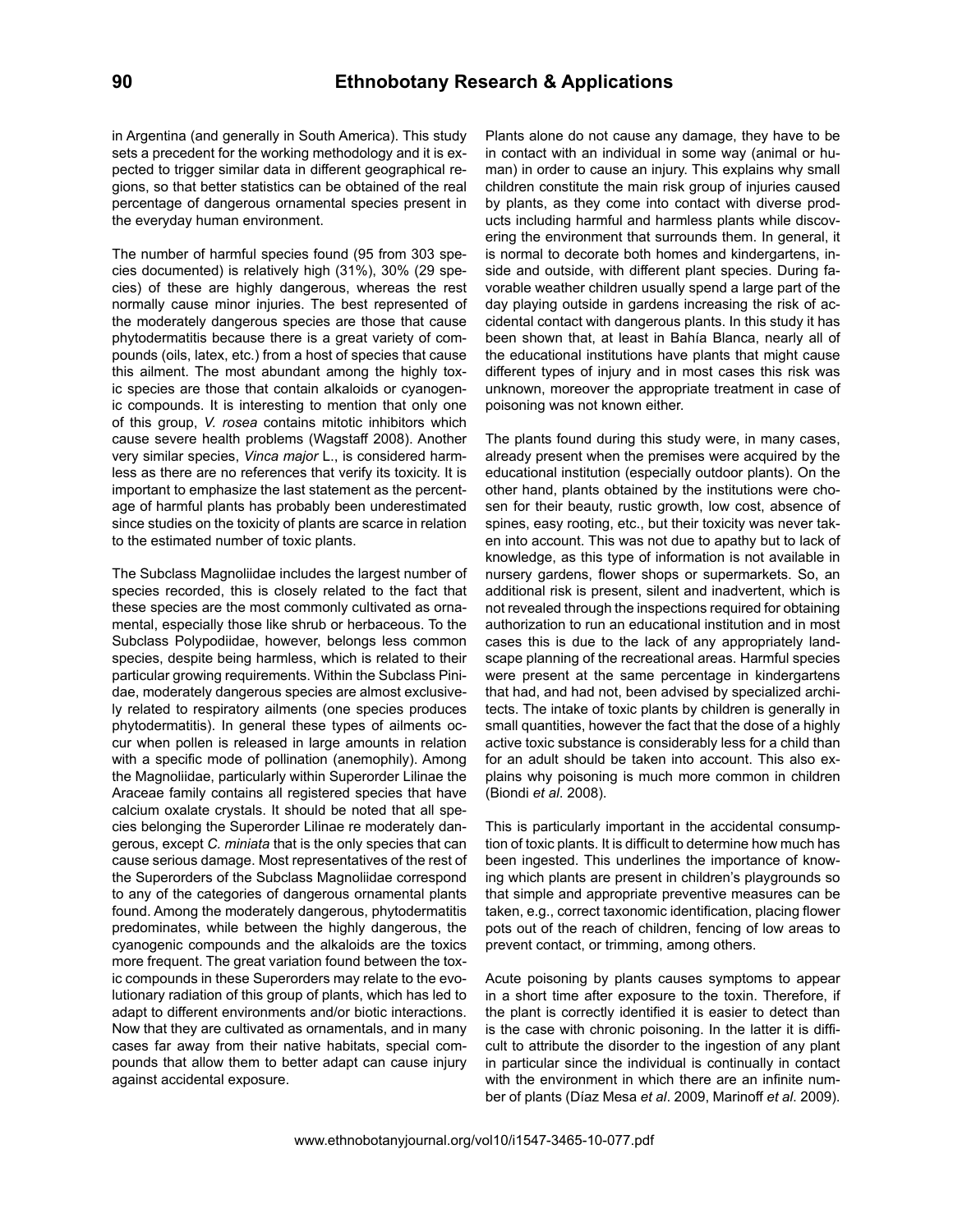Therefore, knowledge of the plants in places where risk groups are found, especially children, is very important for providing the correct diagnosis that leads to rapid and appropriate treatment (Hoffman *et al*. 2007). As has been mentioned above, three cases of injuries caused by plants were reported from the interviews and only one of them was traced to a particular species (*H. helix*). So, identification of cases is probably underestimated as most people interviewed had not realized that there was any possible connection between an ailment and a plant. In this way in many cases poisoning by plants is not adequately diagnosed and in the general statistics of intoxications it is considered as "poisoning by an unknown cause". In cases that are not reported, or patients do not take into account, or deny that they have ingested a plant, they arrive at a hospital in a critical state and the families know nothing about the reason (Macías Peacok *et al*. 2009).

# **Conclusions**

It should be emphasized that poisoning due to plants is accidental (ornamentals) or a result of misuse (medicinal, hallucinogenic or food plants) and they are emergencies that need a multidisciplinary team. An interdisciplinary approach based on different specific academic groups (doctors, pharmacists, biochemists, botanists and biologists) is a key tool for arriving at an accurate diagnosis that ensures the successful resolution of the clinical case (Pérez Cuadra *et al*. 2010). Poisoning by dangerous ornamental plants occurs throughout the world although until now the issue has not been studied intensively.

Many dangerous ornamental species are cultivated around the world as they tolerate diverse climatic and environmental conditions, e.g., *N. oleander* (Langford & Boor 1996), whereas others are natives or endemics of specific regions, e.g., *Palicourea longiflora* DC. (Coelho *et al*. 2007). Therefore, it is important to go ahead with the preparation of local guides for the identification of harmful plants.

In Argentina there are no state regulations about the type of species forbidden in landscaping public places or educational institutions. Landscape planning in the courts of kindergartens should be carried out in a way that takes into account the aesthetics and safety of the visitors. Landscapes should be useful for teaching botany in relation to human health and the conservation of nature among other aspects (Biondi *et al*. 2008). According to current regulations in some regions of Brazil, ornamental plants used in educational institutions should comply with certain criteria, such as rapid growth, adaptation to the climate and soils of the region, and preferably be natives with symbolic characteristics (Biondi *et al*. 2008). In Argentina, in general, we noticed that when people become alarmed by the presence of dangerous plants (moreover if the plants are cultivated in an educational institution),

they instantly try to take them away. This is unnecessary in the majority of cases. On the contrary, it would be interesting to include their recognition in the school curriculum and undertake ways to teach poisoning prevention in different areas of the city (Biondi *et al*. 2008, Braund & Reiss 2004). The best way to be safe from this type of poisoning is to know that dangerous plants can be near us. That is why removing them is not the solution. They can appear somewhere else and so this action only contributes to ignorance.

There is very little information on the problems of dangerous ornamental plants written in simple language and accessible to the general public. The role of botanic gardens is fundamental in this respect. A commitment by experts in the design of materials for dissemination is needed that presents the most relevant aspects of the issue. As mentioned by Al-Qura´n (2005), cultivation of well identified toxic plants in botanic gardens as a didactic resource is a most important activity. Botanic gardens could integrate work on conservation, research and education as it is the appropriate place and they have the infrastructure and organization for such purposes. Medicinal plants have already been included in actions of this type as their value is known and there is information about their use and preservation (Hawkins 2008). All of these actions should be accompanied by special preventative policies for each region that strengthen the commitment of all stakeholders in the issue.

Researchers emphasize that the most urgent and effective measures to be taken are prevention and education (dissemination to the community in general and to doctors) in order to reduce the number of accidents involving plants (Botha & Penrith 2008, Hoffman *et al*. 2007, Rocha Silva & Takemura 2006). Certainly these aspects are very important and they will enable major advances in this issue, but, due to the lack of knowledge on the current situation locally and regionally, it is extremely important and necessary to work in greater depth, as proposed here, in order to diagnose the scenario and then plan future actions that would integrate interdisciplinarity, scientific research and community outreach.

The quantification of dangerous plants made in this work in places frequented by high-risk groups (young children) is the first step in Argentina which will allow an advance in the diagnosis of the current situation. The rise of the number of studies, as is proposed here, will allow development of specific preventive policies at the local level, because the ornamental species that are used are often related to local customs. Then, prevention policies at both regional and national levels should be laid out, to build a consensus regarding the regulations about the planning of landscaping for certain areas (specially those engaged with high-risk population like young children). The commitment of the educators is needed, to integrate the knowledge and to promote prevention. Finally, global strategies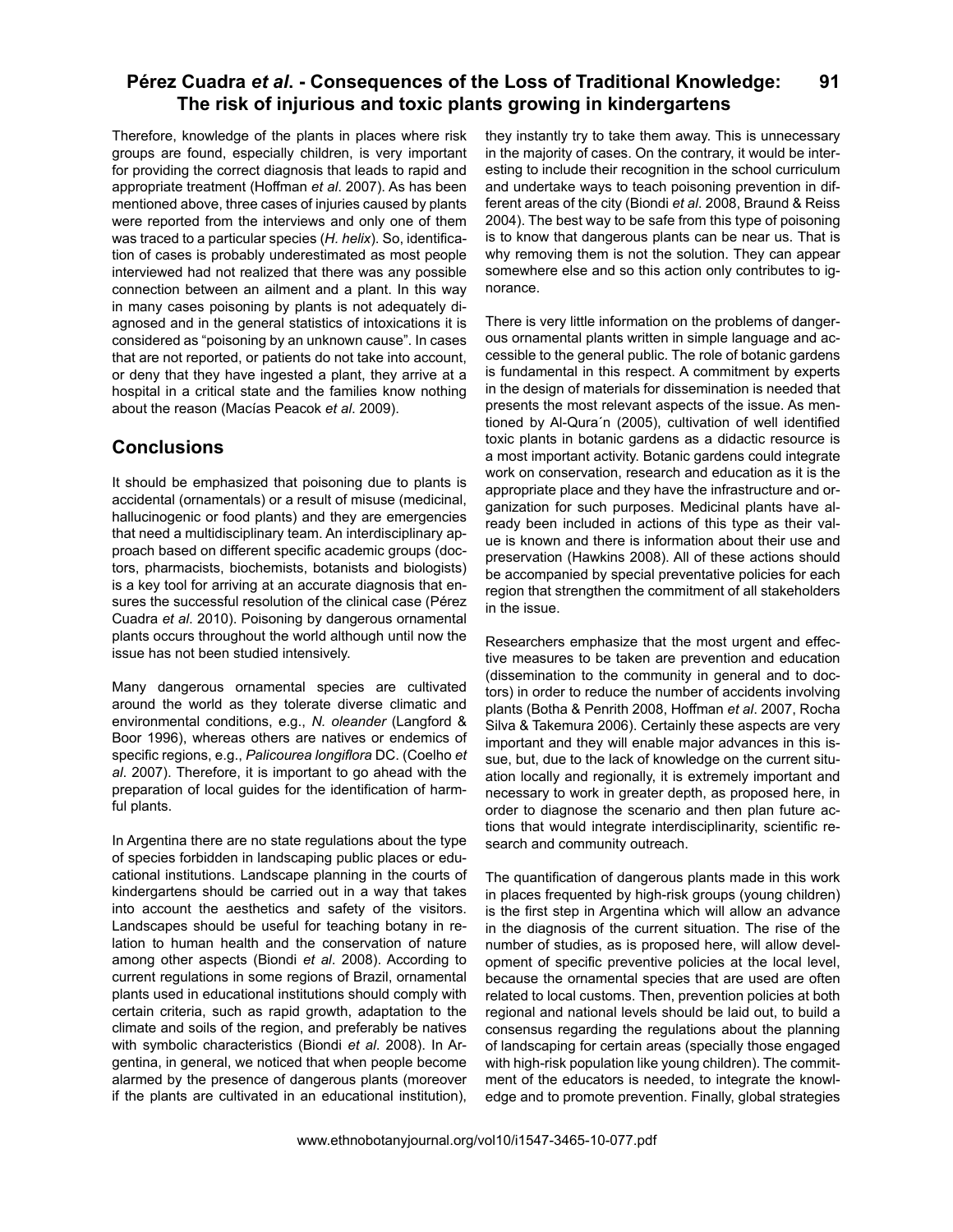of dissemination of the importance of knowing the plant world, that are part of the everyday life of every person in the world, should be generated.

In this way, during the development of this study, the Jefatura Distrital de Educación of Bahía Blanca City (dependent of the Ministerio de Educación of Buenos Aires Province) in charge of the kindergartens of the Partido de Bahía Blanca, promoted the realization of a workshop on dangerous plants of obligatory character for Directors of each Institution. All Directors received a photographic atlas (Cambi & Pérez Cuadra 2010) to facilitate the recognition of the plants in their Institutions. Similarly, a Deputy of Buenos Aires Province presented a project requesting floristic inventories in primary schools. This little light that was ignited during the development of the project is a clear sign that we are beginning the way.

# **Literature Cited**

Agra, M.F., P. Franςa de Freitas & J.M. Barbosa Filho. 2007. Sinopsis of the plants known as medicinal and poisonous in Northeast of Brazil. *Revista Brasileira de Farmacognosia* 17:114-140.

Al-Quara´n, S. 2005. Ethnobotanical survey of folk toxic plants in southern part of Jordan. *Toxicon* 46:119-129.

Álvarez Arias, B.T. 2000. Ichthyotoxic plants used in Spain. *Journal of Ethnopharmacology* 73:505-512.

Armitage, A.M. 2004. *Armitage´s Garden Annuals*. Timber Press, Portland, Oregon.

Armitage, A.M. 2011. *Armitage´s Manual of Annuals, Biennials and Half Hardy Perennials*. Timber Press, Portland, Oregon.

Austin, C. 2005. *Irises*. Timber Press, Portland, Oregon.

Biondi, D., L. Leal & M. Schaffer. 2008. Aspectos importantes das plantas ornamentais em escolas públicas estaduais da cidade de Curitiba, PR. *Revista Brasileira de Ciêncías Agrárias* 3:267-275.

Bofill, F.X., J. Bofia, G. Such, E. Piqué & R. Guitart. 2007. Dos casos de intoxicación por contaminación de maíz con Datura stramonium en ganado vacuno. *Revista de Toxicología* 24:56-58.

Board, P.G., M. Coggan, G. Chelvanayagam, S. Easteal, L.S. Jermiin, G.K. Schulte, D.E. Danley, L.R. Hoth, M.C. Griffor, A.V. Kamath, M.H. Rosner, B.A. Chrunyk, D.E. Perregaux, C.A. Gabel, K.F. Geoghegan & J. Pandit. 2000. Identification, characterization, and crystal structure of the omega class glutathione transferases. *The Journal of Biological Chemistry* 275:24798–24806.

Botha, C.J. & M.L. Penrith. 2008. Poisonous plants of veterinary and human importance in southern Africa. *Journal of Ethnopharmacology* 119:549-558.

Braund, M. & M. Reiss. 2004. *Learning Science Outside the Classroom*. Routledge Falmer, London.

Bryan, J.E. 2002. *Bulbs*. Timber Press, Portland, Oregon.

Cambi, V. & V. Pérez Cuadra. 2010. *Conozcamos las Plantas: Galería fotográfica de ornamentales presentes en los Jardines de Infantes del Partido de Bahía Blanca (Arg.)*. Autoras editoras, Bahía Blanca, Argentina.

Coelho, E.G., A.C.F. Amaral, J.L.P. Ferreira, A.G. dos Santos, M.L.B. Pinheiro & J. Rocha de A. Silva. 2007. Calcium oxalate crystals and methyl salicylate as toxic principles of the fresh leaves from *Palicourea longiflora*, an endemic species in the Amazon state. *Toxicon* 49:407-409.

Córdoba, A.P., B. Soto Vallejo, C.A.G. Polo, M.G. Isaza & A.J.H. Gallego. 2003. Plantas tóxicas caseras en la ciudad de Manizales. *Biosalud* 2:15-29.

Crosby, D.G. 2004. *The Poisoned Weed: Plants toxic to the skin*. Oxford University Press, New York, New York.

Díaz Mesa, A., E. Pereira Valdés, A. Enseñat Álvarez & C.A. Rodríguez Armada. 2009. Guía de práctica clínica para las intoxicaciones exógenas. *Revista Electrónica de las Ciencias Médicas de Cienfuegos* 7:96-100.

Dimitri, M.J. 1988. *Encyclopedia Argentina de Agricultura y Jardinería*. ACME, Buenos Aires.

Dirr, M.A. 2002. *Dirr´s Trees and Shrubs for Warm Climates*. Timber Press, Portland, Oregon.

Freire S.E., A.M. Arambarri, N.D. Bayón, G. Sancho, E. Urtubey, C. Monti, M.C. Novoa & M.N. Colares. 2005. Epidermal characteristics of toxic plants for cattle from the Salado river basin (Buenos Aires, Argentina). *Boletín de la Sociedad Argenina de Botánica* 40(3-4):241-281.

Gallo, G.G. 1987. *Plantas tóxicas para el ganado en el cono sur de América*. Hemisferio Sur, Buenos Aires.

Hawkins, B. 2008. *Plants for Life: Medicinal plant conservation and botanic gardens*. Botanic Gardens Conservation International, Richmond, United Kingdom.

Hoffman, R.S., L.S. Nelson, M.A. Howland, N.A. Lewin, N.E. Flomenbaum & L.R. Goldfrank. 2007. *Goldfrank´s Manual of Toxicologic Emergencies*. McGraw-Hill, New York, New York.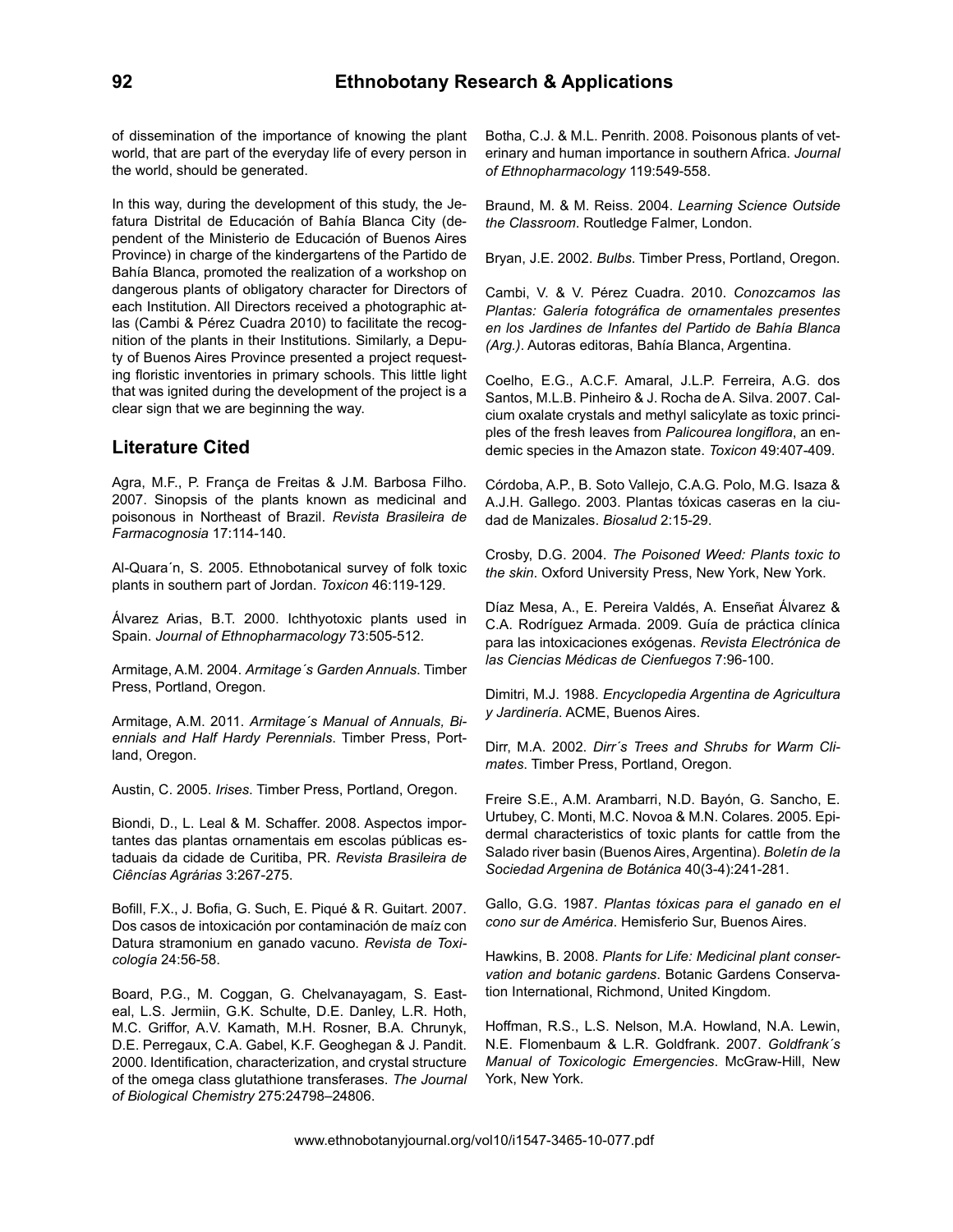Hurrell, J., D. Bazzano & G. Delucchi. 2006. *Biota Rioplatense XI: Dicotiledóneas herbáceas 1.* LOLA, Buenos Aires.

Hurrell, J., D. Bazzano & G. Delucchi. 2007. *Biota Rioplatense XII: Dicotiledóneas herbáceas 2.* LOLA, Buenos Aires.

INDEC. 2001. *Instituto Nacional de Estadísticas y Censos*. República Argentina. www.indec.mecon.ar/webcenso/index.asp (verified 5 March 2011).

Innes, C. & C. Glass. 1997. *The Illustrated Encyclopedia of Cacti*. Knickerbocker Press, New York, New York.

Iramain, M.S., M.A. Herrero, S.M. Volpe & S.E. Toro. 2008. *Plantas Ornamentales Tóxicas*. BMPress, Ciudad Autónoma de Buenos Aires.

Langford, S.D. & P.J. Boor. 1996 Oleander toxicity: An examination of human and animal toxic exposures. *Toxicology* 109:1-13.

Le Coz, C.J., G. Ducombs & E. Paulsen. 2011. Plants and plant products. Pp. 873-925 in *Contact Dermatitis*. Edited by J.D. Johansen, P.J. Frosch & J.P. Lepoittevin. Springer, Berlin, Germany.

Macías Peacok, B., M.F. Suárez Crespo, C.A. Berenguer Rivas & L. Pérez Jackson. 2009. Intoxicaciones por plantas tóxicas atendidas desde un servicio de información toxicológica. *Revista Cubana de Plantas Medicinales*  14:1-8.

Marinoff, M.A., J.L. Martínez & M.A. Urbina. 2009. Precauciones en el empleo de plantas medicinales. *Boletín Latinoamericano y del Caribe de Plantas Medicinales y Aromáticas* 8:184-187.

Morren, M.A. & A. Goossens. 2011. Contact allergy in children. Pp. 937-961 in *Contact Dermatitis*. Edited by J.D. Johansen, P.J. Frosch & J.P. Lepoittevin. Springer, Berlin, Germany.

Nájera, M.T. 1993. Aportes al conocimiento de las plantas tóxicas (I parte). *Rojasiana* 1:43-48.

Nelson, L.S., R.D. Shih & M.J. Balick. 2007. *Handbook of Poisonous and Injurious Plants*. Springer, New York, New York.

Neuwinger, H.D. 2004. Plants used for poison fishing in tropical Africa. *Toxicon* 44:417-430.

Noonan, S.C. & G.P. Savage. 1999. Oxalate content of foods and its effect on humans. *Asia Asia Pacific Journal of Clinical Nutrition* 8:64-74.

Llamas, K.A. 2003. *Tropical Flowering Plants.* Timber Press, Portland, Oregon.

Olsnes, S. 2004. The history of ricin, abrin and related toxins. *Toxicon* 44:361-370.

Pérez Cuadra, V., F. Turano, V. Cambi & M.A. Rueda. 2010. Plantas medicinales y ornamentales tóxicas. *Revista de la Asociación Médica de Bahía Blanca* 20:67-70.

Pinillos, M.A., J. Gómez, J. Elizalde & A. Dueñas. 2003. Intoxicación por alimentos, plantas y setas. *Anales del Sistema Sanitario de Navarra* 26:243-263.

Rates, S.M.K. 2001. Plants as source of drugs. *Toxicon* 39:603-613.

Robles C.A., C. Saber & M. Jefrey. 2000. Intoxicación por *Astragalus pehuenches* (locoismo) en ovinos Merino de la Patagonia Argentina. *Revista de Medicina Veterinaria*  81(5): 380-384

Rocha Silva, I.G. & O.S. Takemura. 2006. Aspectos de intoxicações por *Dieffenbachia* sp. (Comigo-ninguémpode) – Araceae. *Journal of Medical and Biological Sciences* 5:151-159.

Sajeva, M. & M. Costanzo. 2001. *Succulents, the Illustrated Dictionary*. Timber Press, Portland, Oregon.

Schmid, W.G. 2002. *An Encyclopedia of Shade Perennials*. Timber Press, Portland, Oregon.

Siener, R., R. Hönow, A. Seidler, S. Voss & A. Hesse. 2006. Oxalate contents of species of the Polygonaceae, Amaranthaceae and Chenopiaceae families. *Food Chemistry* 98:220-224.

Szpunar, J. 2005. Advances in analytical methodology for bioinorganic speciation analysis: metallomics, metalloproteomics and heteroatom-tagged proteomics and metabolomics. *Analyst* 130:442-465.

Stegelmeier, B.L., J.A. Edgar, D.R. Gardner, R.A. Coulombe & R.J. Molyneux. 1999. Pyrrolizidene alkaloid plants, metabolism and toxicity. *Journal of Natural Toxins*  8:95-116.

Tropicos.org. 2011. Missouri Botanical Garden. www.tropicos.org (verified 21 September 2011).

Turner, N.J. & A.F. Szcawinski. 1991. *Common Poisonous Plants and Mushrooms of North America*. Timber Press, Portland, Oregon.

Wagstaff, D.J. 2008. I*nternational Poisonous Plants Checklist. An evidence-based reference*. CRC Press, Boca Ratón, Florida.

www.ethnobotanyjournal.org/vol10/i1547-3465-10-077.pdf